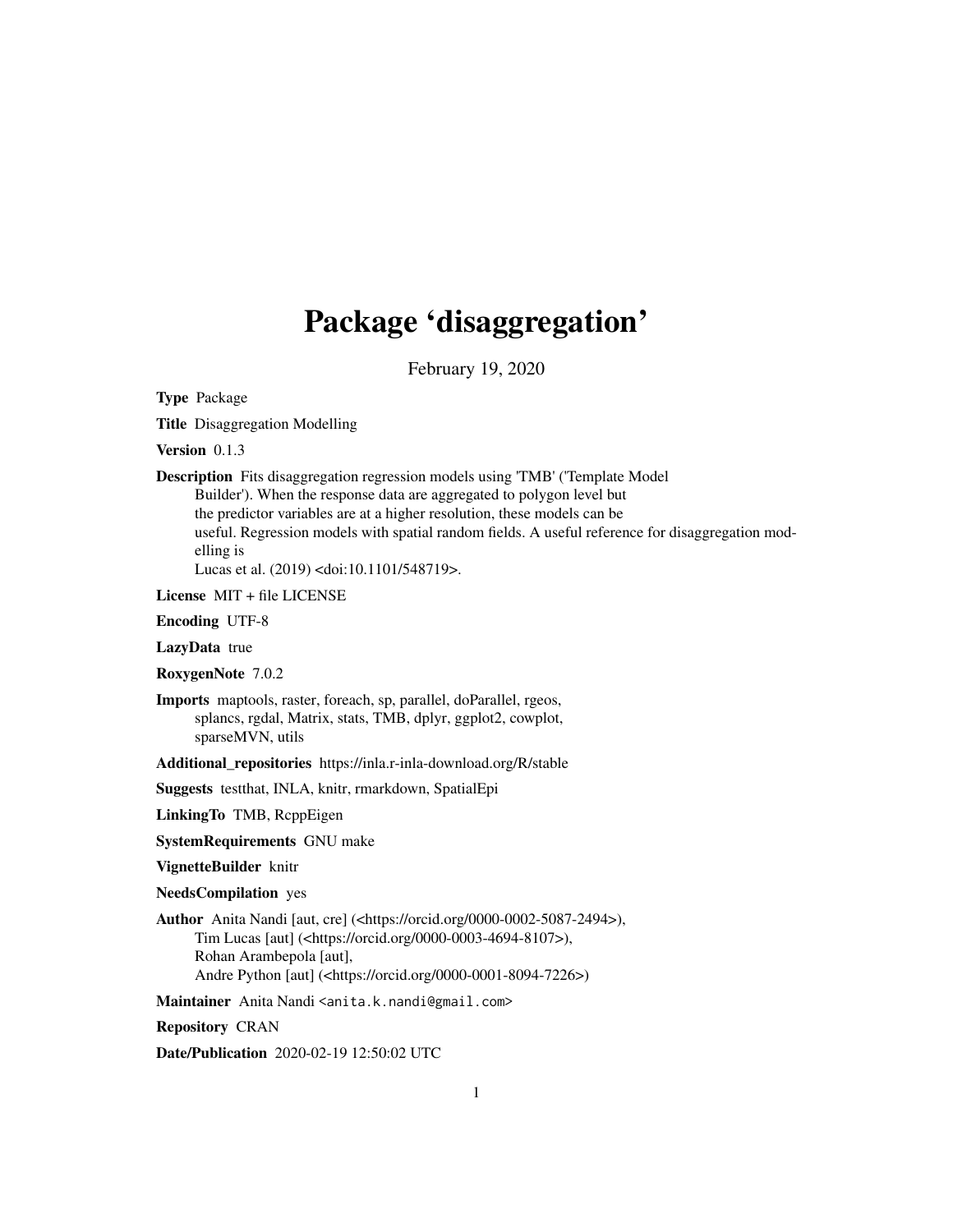# <span id="page-1-0"></span>R topics documented:

|       | 5  |
|-------|----|
|       |    |
|       |    |
|       |    |
|       |    |
|       |    |
|       |    |
|       |    |
|       |    |
|       |    |
|       |    |
|       |    |
|       |    |
|       |    |
|       |    |
|       |    |
|       |    |
|       |    |
|       |    |
|       |    |
| Index | 28 |

as.disag\_data *Function to fit the disaggregation model*

# Description

Function to fit the disaggregation model

# Usage

```
as.disag_data(
 polygon_shapefile,
  shapefile_names,
  covariate_rasters,
 polygon_data,
  covariate_data,
  aggregation_pixels,
  coordsForFit,
  coordsForPrediction,
  startendindex,
  mesh = NULL
\mathcal{L}
```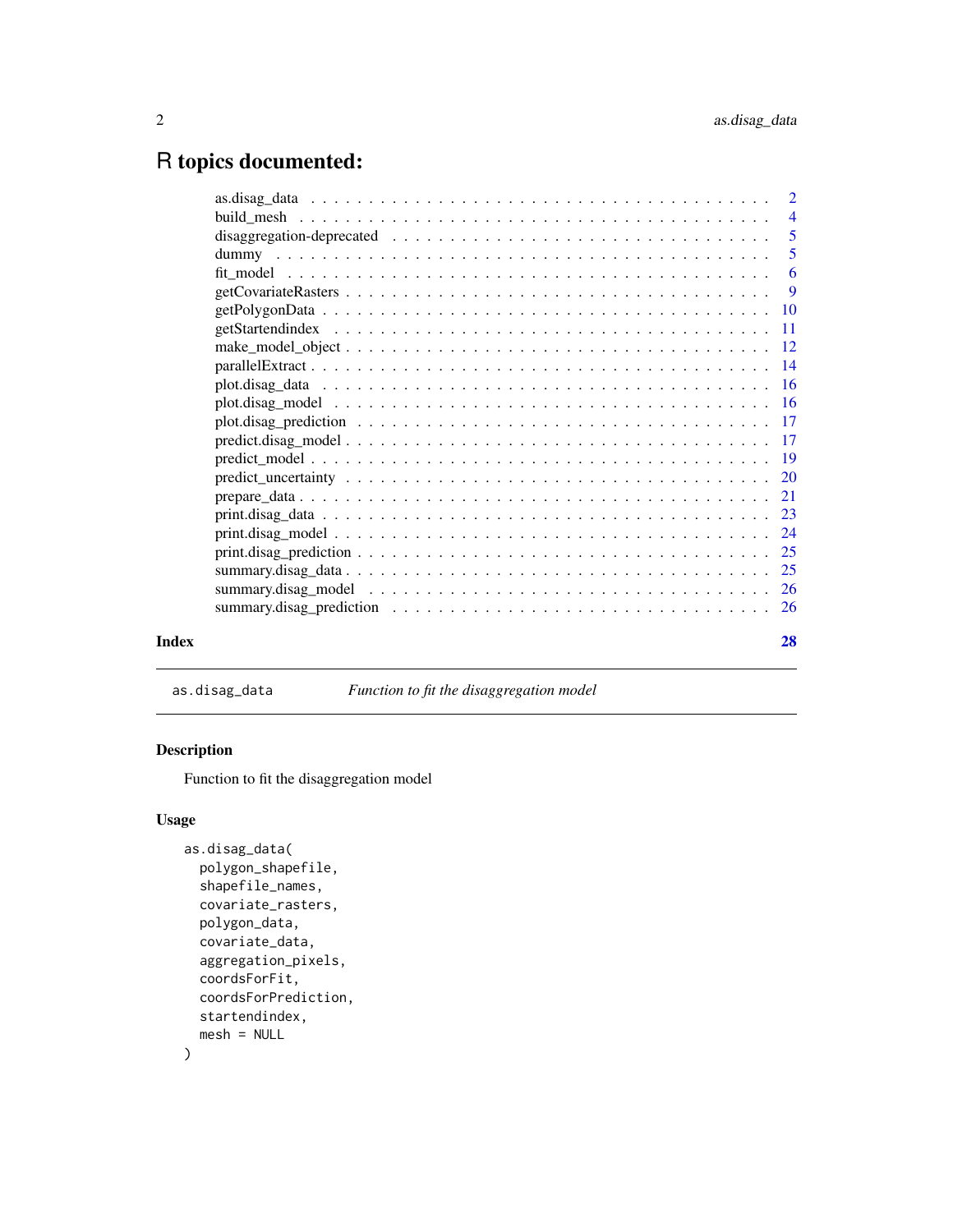# as.disag\_data 3

#### **Arguments**

| polygon_shapefile   |                                                                                            |  |
|---------------------|--------------------------------------------------------------------------------------------|--|
|                     | SpatialPolygonDataFrame containing the response data                                       |  |
| shapefile_names     |                                                                                            |  |
|                     | List of 2: polygon id variable name and response variable name from poly-<br>gon_shapefile |  |
| covariate_rasters   |                                                                                            |  |
|                     | RasterStack of covariates                                                                  |  |
|                     | polygon_data data.frame with two columns: polygon id and response                          |  |
|                     | covariate_data data.frame with cell id, polygon id and covariate columns                   |  |
| aggregation_pixels  |                                                                                            |  |
|                     | vector with value of aggregation raster at each pixel                                      |  |
| coordsForFit        | coordinates of the covariate data points within the polygons in polygon_shapefile          |  |
| coordsForPrediction |                                                                                            |  |
|                     | coordinates of the covariate data points in the whole raster extent                        |  |
| startendindex       | matrix containing the start and end index for each polygon                                 |  |
| mesh                | inlamesh object to use in the fit                                                          |  |

#### Value

A list is returned of class disag\_data. The functions *summary*, *print* and *plot* can be used on disag\_data. The list of class disag\_data contains:

polygon\_shapefile

|  | The SpatialPolygonDataFrame used as an input. |  |  |
|--|-----------------------------------------------|--|--|
|  |                                               |  |  |

The RasterStack used as an input.

Used to make predictions.

polygon\_data A data frame with columns of *area\_id*, *response* and *N* (sample size: all NAs unless using binomial data). Each row represents a polygon.

covariate\_data

A data frame with columns of *area\_id*, *cell\_id* and one for each covariate in *covariate\_rasters*. Each row represents a pixel in a polygon.

aggregation\_pixels

coordsForPrediction

An array with the value of the aggregation raster for each pixel in the same order as the rows of *covariate\_data*.

A matrix with two columns of x, y coordinates of pixels in the whole Raster.

coordsForFit A matrix with two columns of x, y coordinates of pixels within the polygons. Used to make the spatial field.

startendindex A matrix with two columns containing the start and end index of the pixels within each polygon.

mesh A INLA mesh to be used for the spatial field of the disaggregation model.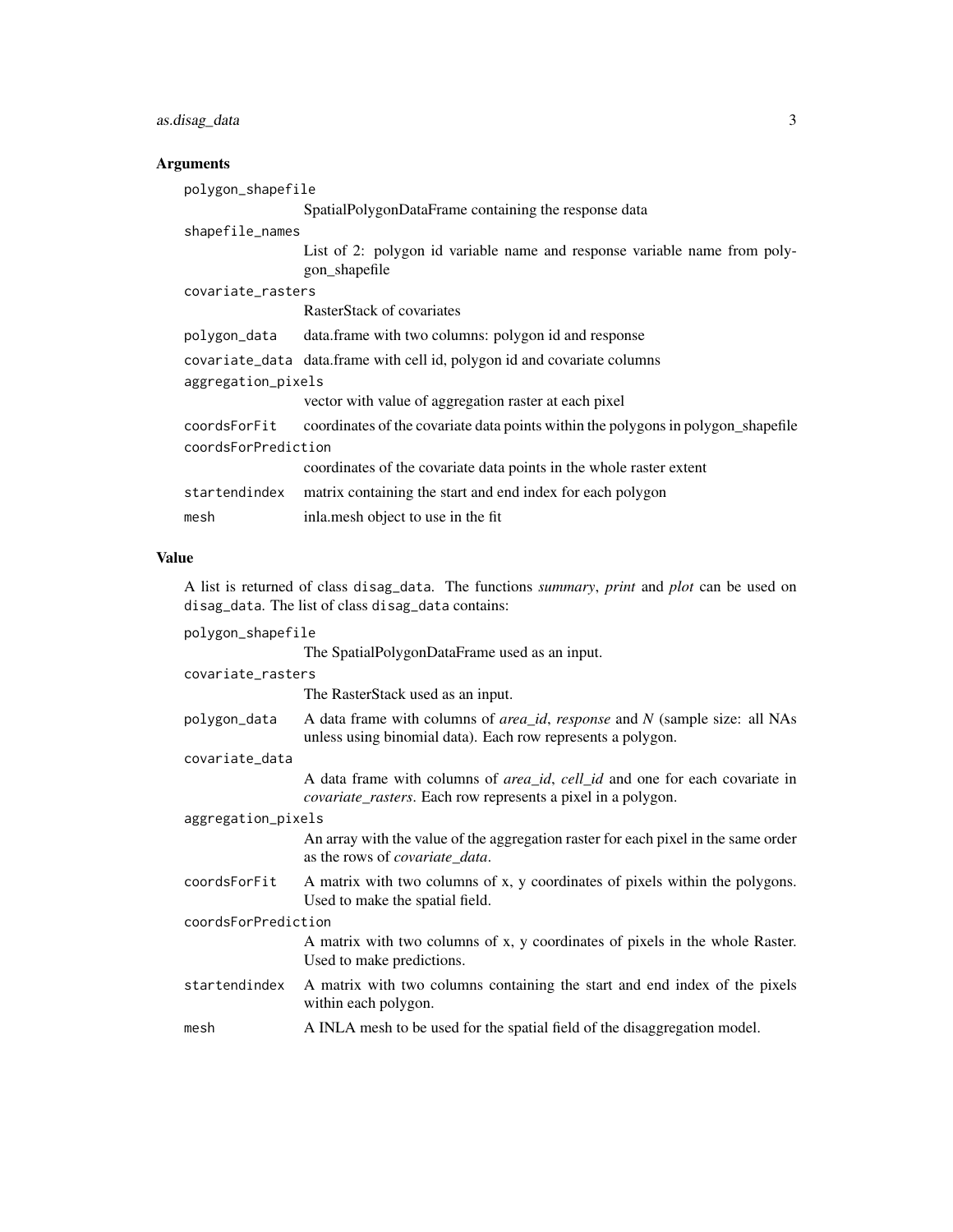<span id="page-3-0"></span>

#### Description

*build\_mesh* function takes a SpatialPolygons object and mesh arguments to build an appropriate mesh for the spatial field.

#### Usage

build\_mesh(shapes, mesh.args = NULL)

#### Arguments

| shapes    | shapefile covering the region under investigation.                                                                                                                                                                                                                                                                                                                     |
|-----------|------------------------------------------------------------------------------------------------------------------------------------------------------------------------------------------------------------------------------------------------------------------------------------------------------------------------------------------------------------------------|
| mesh.args | list of parameters that control the mesh structure. <i>convex, concave</i> and <i>resolu-</i><br><i>tion</i> , to control the boundary of the inner mesh, and <i>max.edge</i> , <i>cut</i> and <i>offset</i> , to<br>control the mesh itself, with the parameters having the same meaning as in the<br>INLA functions <i>inla.convex.hull</i> and <i>inla.mesh.2d.</i> |

#### Details

The mesh is created by finding a tight boundary around the polygon data, and creating a fine mesh within the boundary and a coarser mesh outside. This speeds up computation time by only having a very fine mesh within the area of interest and having a small region outside with a coarser mesh to avoid edge effects.

Six mesh parameters can be specified as arguments: *convex*, *concave* and *resolution*, to control the boundary of the inner mesh, and *max.edge*, *cut* and *offset*, to control the mesh itself, with the names meaing the same as used by INLA functions *inla.convex.hull* and *inla.mesh.2d*.

Defaults are: pars  $\lt$ - list(convex = -0.01, concave = -0.5, resolution = 300, max.edge = c(3.0, 8),  $cut = 0.4$ , offset =  $c(1, 15)$ ).

#### Value

An inla.mesh object

```
## Not run:
polygons <- list()
for(i in 1:100) {
  row <- ceiling(i/10)
  col <- ifelse(i %% 10 != 0, i %% 10, 10)
  xmin = 2*(col - 1); xmax = 2*col; ymin = 2*(row - 1); ymax = 2*rowpolygons[[i]] <- rbind(c(xmin, ymax), c(xmax,ymax), c(xmax, ymin), c(xmin,ymin))
 }
```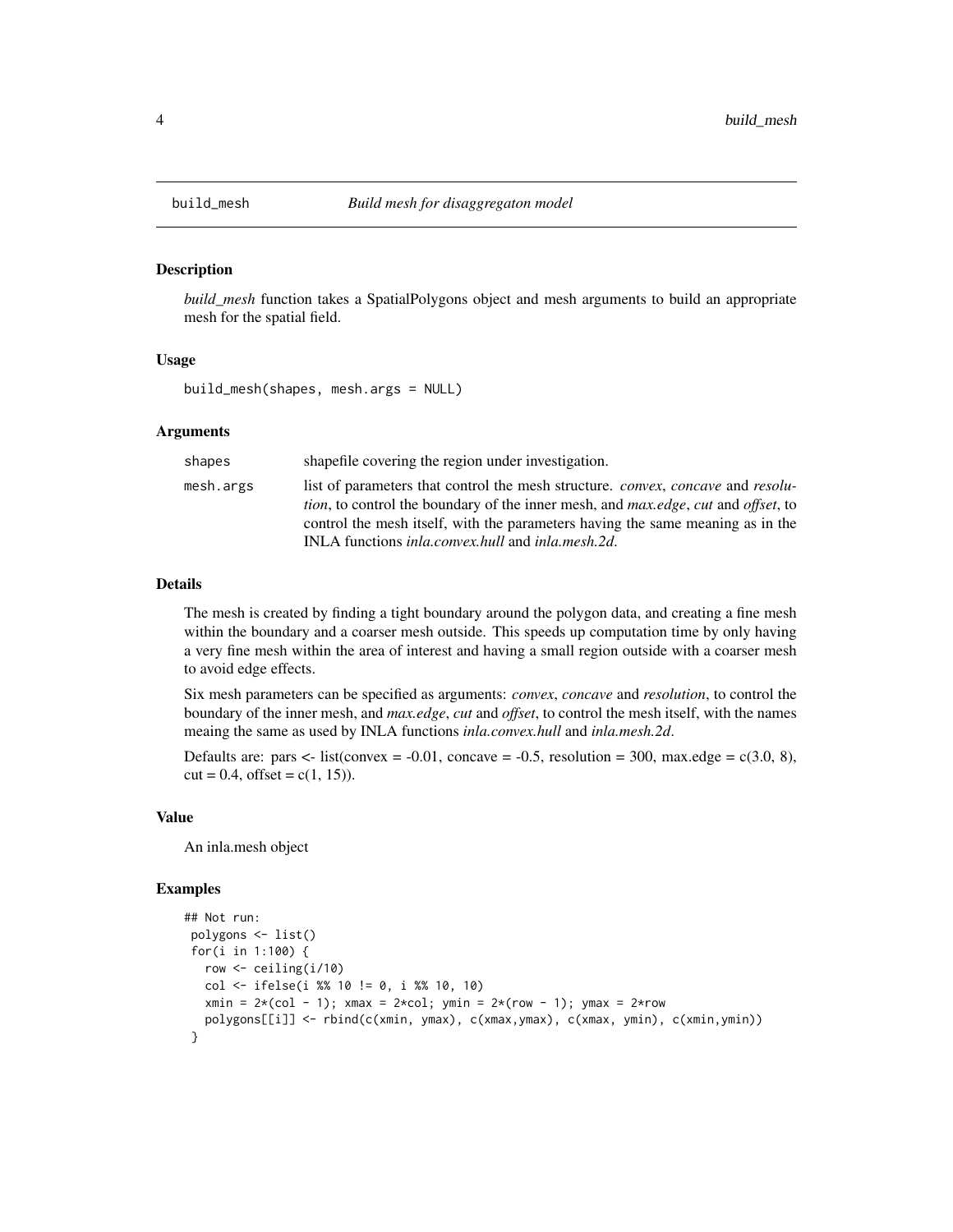# <span id="page-4-0"></span>disaggregation-deprecated 5

```
polys <- do.call(raster::spPolygons, polygons)
response_df <- data.frame(area_id = 1:100, response = runif(100, min = 0, max = 10))
spdf <- sp::SpatialPolygonsDataFrame(polys, response_df)
my_mesh <- build_mesh(spdf)
## End(Not run)
```
disaggregation-deprecated

*Deprecated functions in disaggregation*

# Description

These functions still work but will be removed (defunct) in the next version.

#### Details

• [fit\\_model](#page-5-1): This function is deprecated, and will be removed in the next version of this package.

dummy *Roxygen commands*

#### Description

Roxygen commands

# Usage

dummy()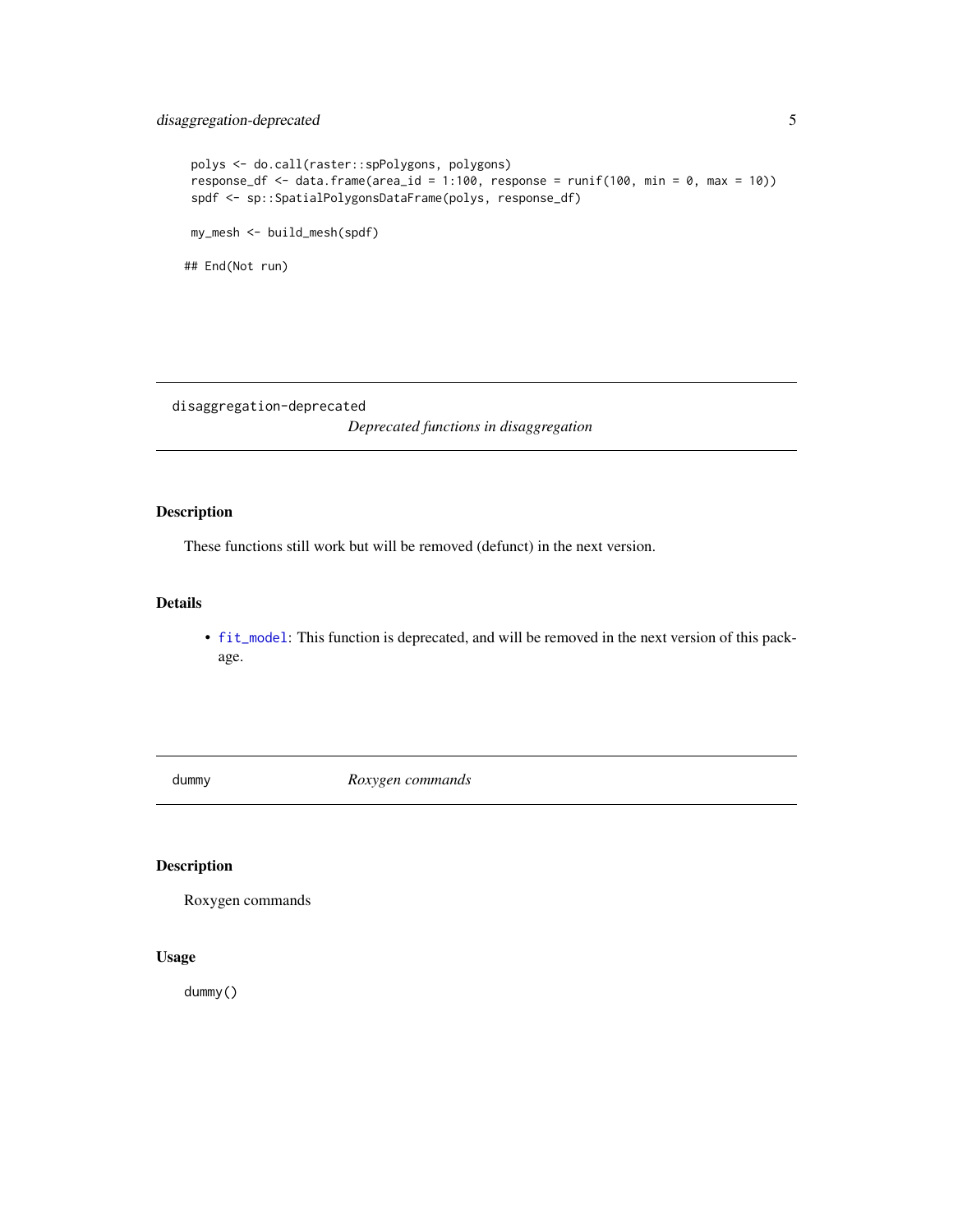<span id="page-5-1"></span><span id="page-5-0"></span>

#### Description

*fit\_model* function takes a *disag\_data* object created by [prepare\\_data](#page-20-1) and performs a Bayesian disaggregation fit.

## Usage

```
fit_model(
  data,
  priors = NULL,
  family = "gaussian",
  link = "identity",
  iterations = 100,
  field = TRUE,
  iid = TRUE,hess_control_parscale = NULL,
 hess_control_ndeps = 1e-04,
  silent = TRUE
)
disag_model(
  data,
 priors = NULL,
  family = "gaussian",
  link = "identity",
  iterations = 100,
  field = TRUE,
  iid = TRUE,hess_control_parscale = NULL,
 hess_control_ndeps = 1e-04,
  silent = TRUE
)
```
#### Arguments

| data       | disag_data object returned by prepare_data function that contains all the nec-<br>essary objects for the model fitting |
|------------|------------------------------------------------------------------------------------------------------------------------|
| priors     | list of prior values                                                                                                   |
| family     | likelihood function: gaussian, binomial or poisson                                                                     |
| link       | link function: <i>logit</i> , <i>log</i> or <i>identity</i>                                                            |
| iterations | number of iterations to run the optimisation for                                                                       |
| field      | logical. Flag the spatial field on or off                                                                              |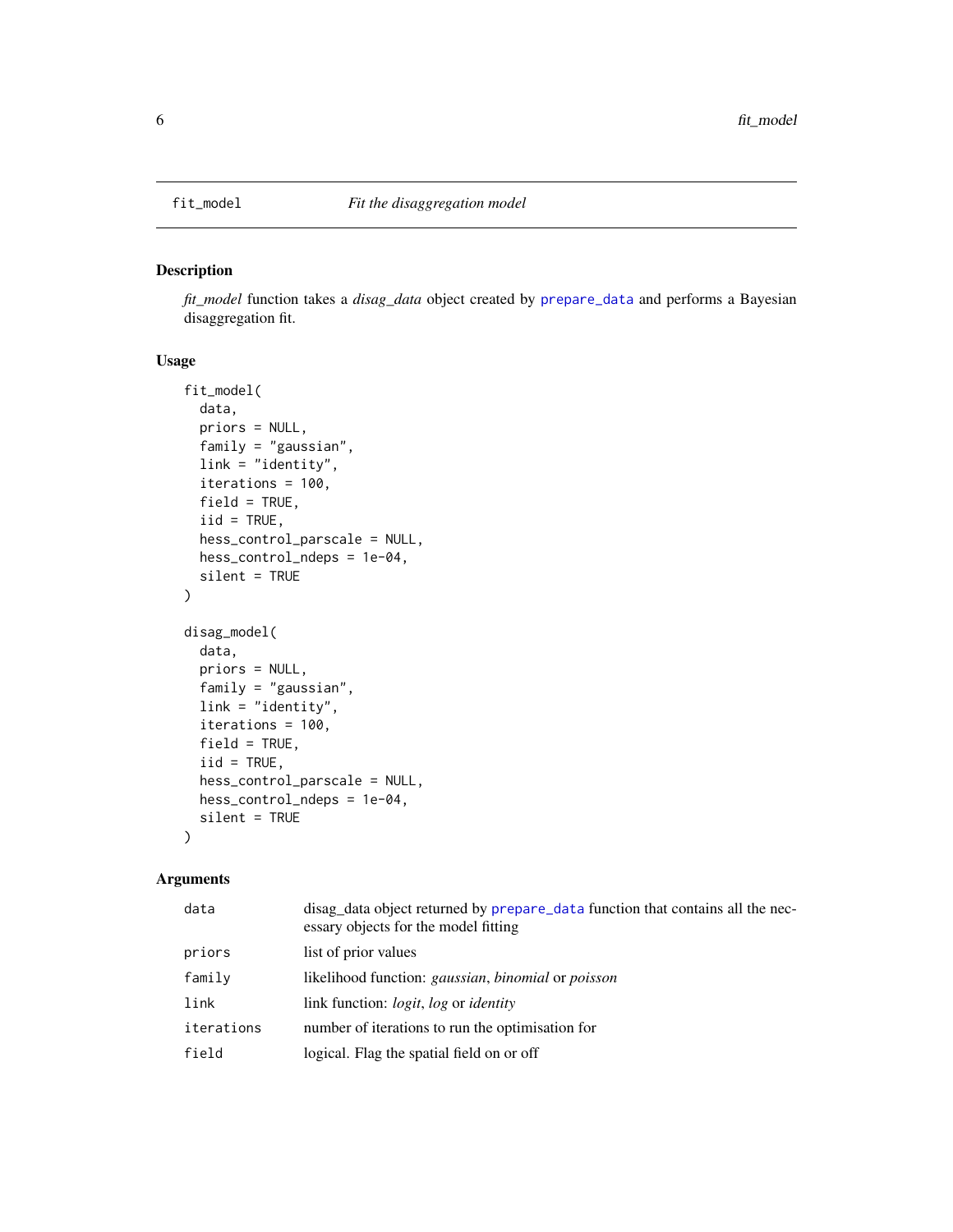<span id="page-6-0"></span>

| iid                   | logical. Flag the iid effect on or off                                                                                                                                                                                                                                                                                      |
|-----------------------|-----------------------------------------------------------------------------------------------------------------------------------------------------------------------------------------------------------------------------------------------------------------------------------------------------------------------------|
| hess_control_parscale |                                                                                                                                                                                                                                                                                                                             |
|                       | Argument to scale parameters during the calculation of the Hessian. Must be the<br>same length as the number of parameters. See optimiless for details.                                                                                                                                                                     |
| hess_control_ndeps    |                                                                                                                                                                                                                                                                                                                             |
|                       | Argument to control step sizes during the calculation of the Hessian. Either<br>length 1 (same step size applied to all parameters) or the same length as the<br>number of parameters. Default is 1e-3, try setting a smaller value if you get<br>NaNs in the standard error of the parameters. See optimeners for details. |
| silent                | logical. Suppress verbose output.                                                                                                                                                                                                                                                                                           |

#### Details

## The model definition

The disaggregation model make predictions at the pixel level:

$$
link(pred_i) = \beta_0 + \beta X + GP(s_i) + u_i
$$

And then aggregates these predictions to the polygon level using the weighted sum (via the aggregation raster,  $agg<sub>i</sub>$ ):

$$
cases_{ij} = \sum_{i \in j} pred_i \times agg_i
$$

$$
rate_j = \frac{\sum_{i \in j} pred_i \times agg_i}{\sum_{i \in j} agg_i}
$$

The different likelihood correspond to slightly different models  $(y_j)$  is the repsonse count data):

• Gaussian: If  $\sigma$  is the dispersion of the pixel data,  $\sigma_j$  is the dispersion of the polygon data, where  $\sigma_j = \sigma \sqrt{\sum a g g_i^2}/\sum a g g_i$ 

$$
dnorm(y_j/\sum agg_i, rate_j, \sigma_j)
$$

- predicts incidence rate.

• Binomial: For a survey in polygon j,  $y_j$  is the number positive and  $N_j$  is the number tested.

$$
dbinom(y_j, N_j, rate_j)
$$

- predicts prevalence rate.

• Poisson:

 $dpois(y_j, cases_j)$ 

- predicts incidence count.

Specify priors for the regression parameters, field and iid effect as a single list. Hyperpriors for the field are given as penalised complexity priors you specify  $\rho_{min}$  and  $\rho_{prob}$  for the range of the field where  $P(\rho < \rho_{min}) = \rho_{prob}$ , and  $\sigma_{min}$  and  $\sigma_{prob}$  for the variation of the field where  $P(\sigma > \sigma_{min}) = \sigma_{prob}$ . Also, specify pc priors for the iid effect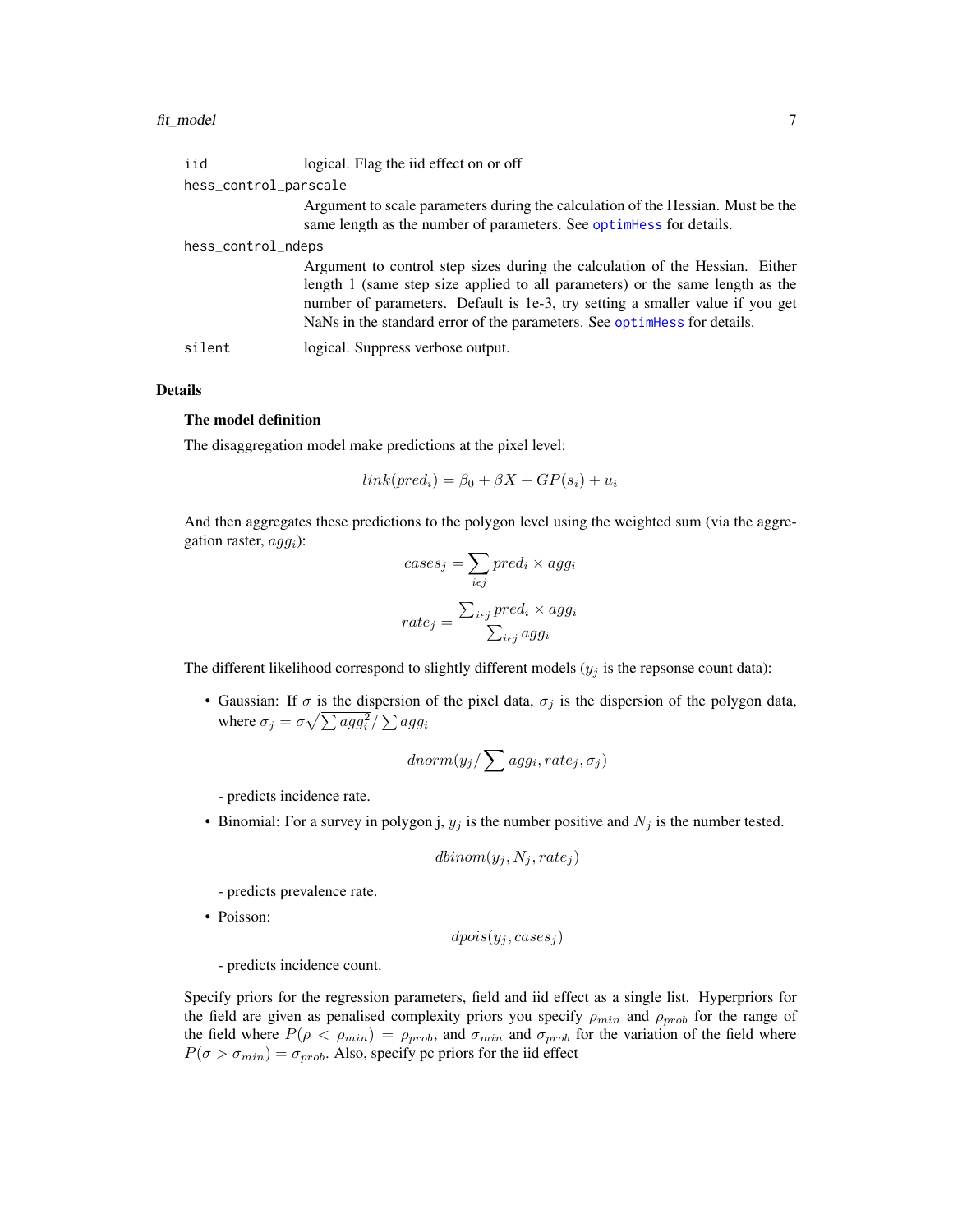<span id="page-7-0"></span>The *family* and *link* arguments are used to specify the likelihood and link function respectively. The likelihood function can be one of *gaussian*, *poisson* or *binomial*. The link function can be one of *logit*, *log* or *identity*. These are specified as strings.

The field and iid effect can be turned on or off via the *field* and *iid* logical flags. Both are default TRUE.

The *iterations* argument specifies the maximum number of iterations the model can run for to find an optimal point.

The *silent* argument can be used to publish/supress verbose output. Default TRUE.

#### Value

A list is returned of class disag\_model. The functions *summary*, *print* and *plot* can be used on disag\_model. The list of class disag\_model contains:

| obi         | The TMB model object returned by MakeADFun.                                                                                                                                                                               |
|-------------|---------------------------------------------------------------------------------------------------------------------------------------------------------------------------------------------------------------------------|
| opt         | The optimized model object returned by nlminb.                                                                                                                                                                            |
| sd_out      | The TMB object returned by sdreport.                                                                                                                                                                                      |
| data        | The <i>disag data</i> object used as an input to the model.                                                                                                                                                               |
| model_setup | A list of information on the model setup. Likelihood function <i>(family)</i> , link<br>function( <i>link</i> ), logical: whether a field was used ( <i>field</i> ) and logical: whether an<br>iid effect was used (iid). |

```
## Not run:
polygons <- list()
for(i in 1:100) {
 row <- ceiling(i/10)
 col <- ifelse(i %% 10 != 0, i %% 10, 10)
 xmin = 2*(col - 1); xmax = 2*col; ymin = 2*(row - 1); ymax = 2*rowpolygons[[i]] <- rbind(c(xmin, ymax), c(xmax,ymax), c(xmax, ymin), c(xmin,ymin))
}
polys <- do.call(raster::spPolygons, polygons)
response_df <- data.frame(area_id = 1:100, response = runif(100, min = 0, max = 10))
spdf <- sp::SpatialPolygonsDataFrame(polys, response_df)
r <- raster::raster(ncol=20, nrow=20)
r <- raster::setExtent(r, raster::extent(spdf))
r[] <- sapply(1:raster::ncell(r), function(x) rnorm(1, ifelse(x %% 20 != 0, x %% 20, 20), 3))
r2 <- raster::raster(ncol=20, nrow=20)
r2 <- raster::setExtent(r2, raster::extent(spdf))
r2[] \leq sapply(1:raster::ncell(r), function(x) rnorm(1, ceiling(x/10), 3))
cov_rasters <- raster::stack(r, r2)
cl <- parallel::makeCluster(2)
doParallel::registerDoParallel(cl)
test_data <- prepare_data(polygon_shapefile = spdf,
                           covariate_rasters = cov_rasters)
```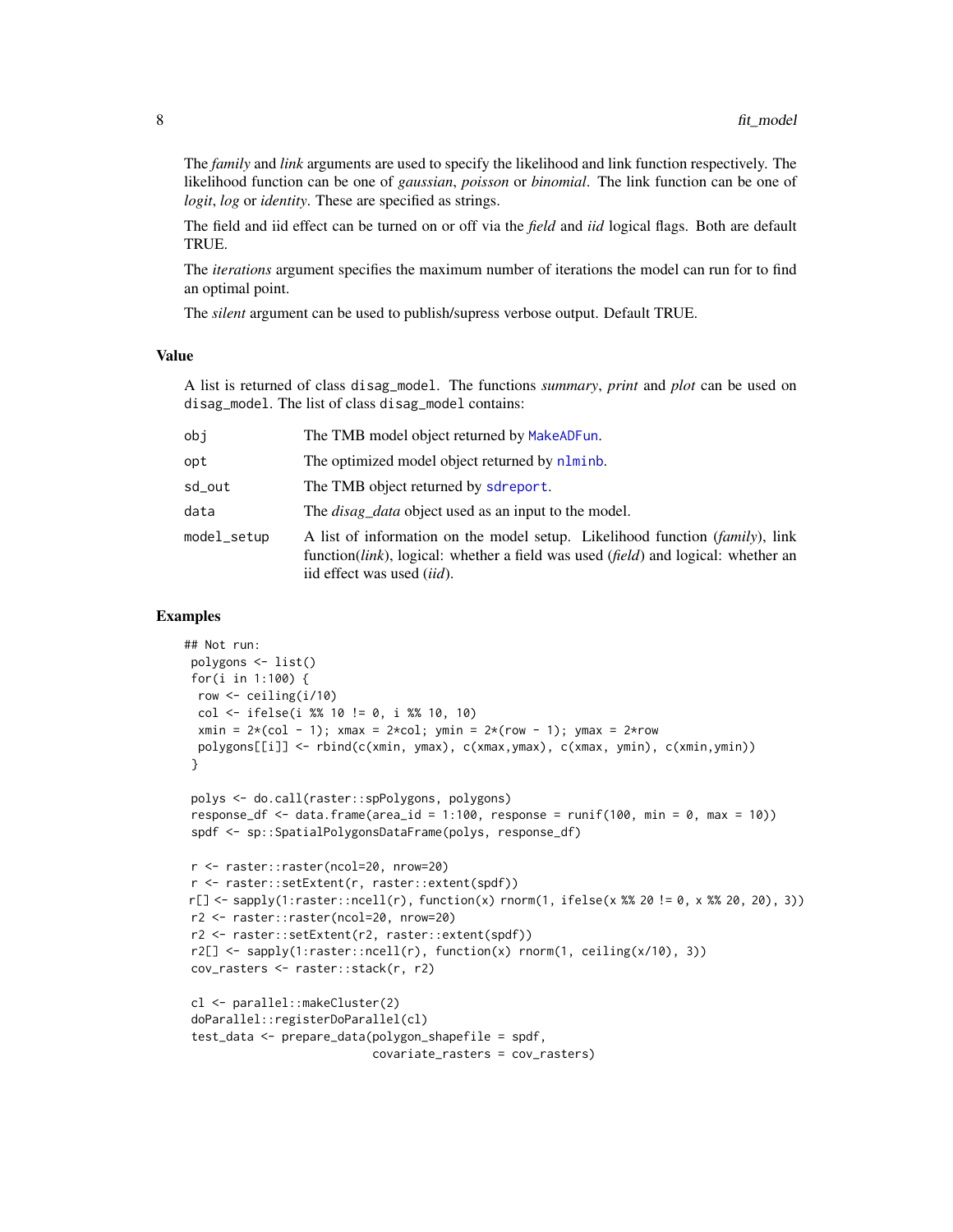# <span id="page-8-0"></span>getCovariateRasters 9

```
parallel::stopCluster(cl)
foreach::registerDoSEQ()
result <- fit_model(test_data, iterations = 2)
## End(Not run)
```
getCovariateRasters *Get a RasterStack of covariates from a folder containing .tif files*

#### Description

Looks in a specified folder for raster files. Returns a RasterStack of the rasters cropped to the extent specified by the shape parameter.

# Usage

```
getCovariateRasters(directory, file_pattern = ".tif$", shape)
```
#### Arguments

| directory    | Filepath to the directory containing the rasters.                      |
|--------------|------------------------------------------------------------------------|
| file_pattern | Pattern the filenames must match. Default is all files ending in .tif. |
| shape        | An object with an extent that the rasters will be cropped to.          |

#### Value

A RasterStack of the raster files in the directory

```
## Not run:
 getCovariateRasters('/home/rasters', '.tif$', shape)
## End(Not run)
```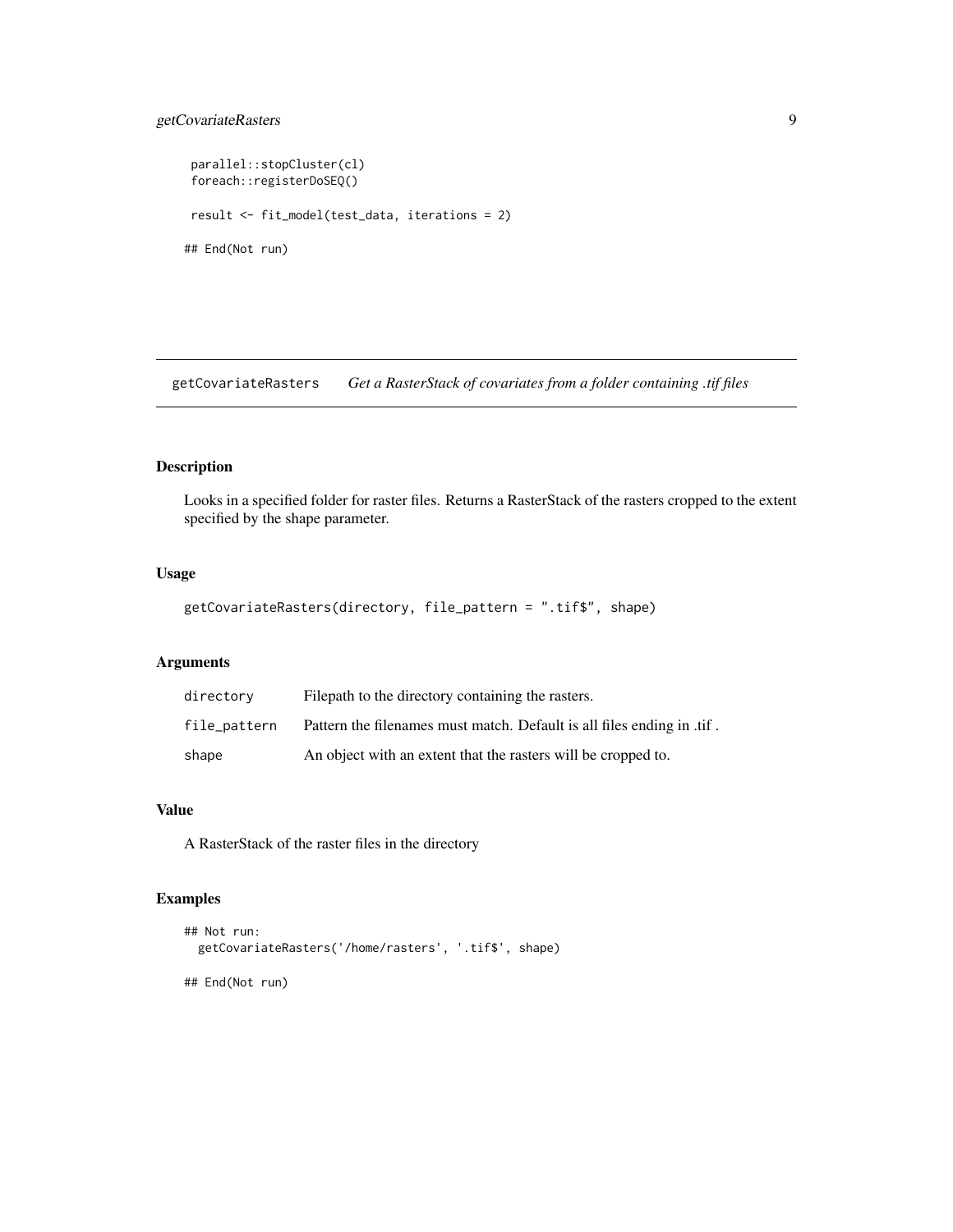<span id="page-9-0"></span>

#### Description

Returns a data.frame with a row for each polygon in the SpatialPolygonDataFrame and columns: area id, response and N, containing the id of the polygon, the values of the response for that polygon, and the sample size respectively. If the data is not survey data (the sample size does not exist), this column will contain NAs.

#### Usage

```
getPolygonData(
  shape,
  id_var = "area_id",
  response_var = "response",
  sample_size_var = NULL
)
```
#### Arguments

| shape           | A Spatial Polygons object containing response data.                          |
|-----------------|------------------------------------------------------------------------------|
| id_var          | Name of column in shape object with the polygon id. Default 'area_id'.       |
| response_var    | Name of column in shape object with the response data. Default 'response'.   |
| sample_size_var |                                                                              |
|                 | For survey data, name of column in SpatialPolygonDataFrame object (if it ex- |

ists) with the sample size data. Default NULL.

### Value

A data.frame with a row for each polygon in the SpatialPolygonDataFrame and columns: area\_id, response and N, containing the id of the polygon, the values of the response for that polygon, and the sample size respectively. If the data is not survey data (the sample size does not exist), this column will contain NAs.

```
{
polygons <- list()
for(i in 1:100) {
  row <- ceiling(i/10)
  col <- ifelse(i %% 10 != 0, i %% 10, 10)
  xmin = 2*(col - 1); xmax = 2*col; ymin = 2*(row - 1); ymax = 2*rowpolygons[[i]] <- rbind(c(xmin, ymax), c(xmax,ymax), c(xmax, ymin), c(xmin,ymin))
 }
```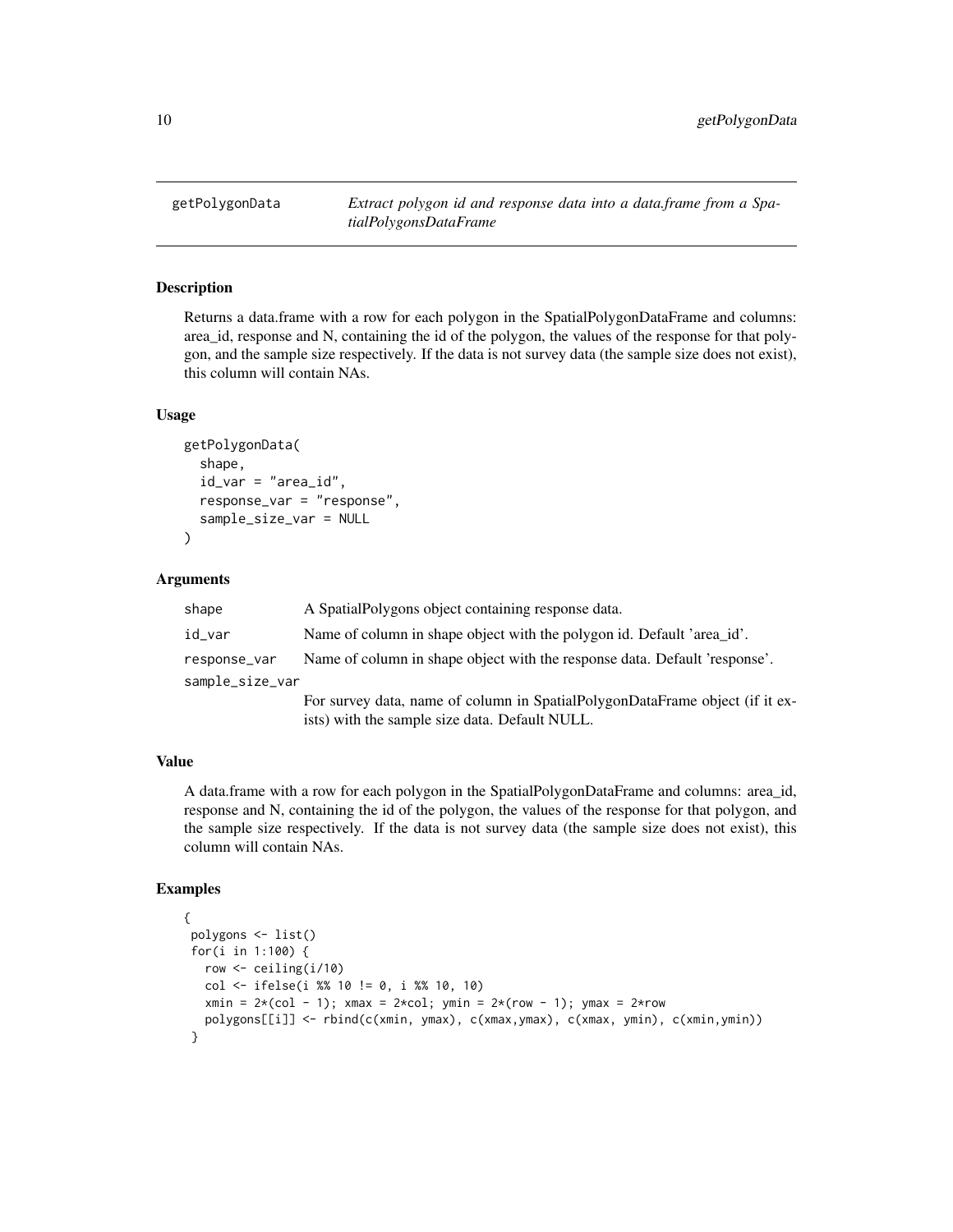#### <span id="page-10-0"></span>getStartendindex 11

```
polys <- do.call(raster::spPolygons, polygons)
response_df <- data.frame(area_id = 1:100, response = runif(100, min = 0, max = 10))
spdf <- sp::SpatialPolygonsDataFrame(polys, response_df)
getPolygonData(spdf, id_var = 'area_id', response_var = 'response')
}
```
getStartendindex *Function to match pixels to their corresponding polygon*

# Description

From the covaraite data and polygon data, the function matches the polygon id between the two to find which pixels from the covariate data are contained in each of the polygons.

#### Usage

```
getStartendindex(covariates, polygon_data, id_var = "area_id")
```
#### Arguments

| covariates   | data frame with each covariate as a column an and id column.                                  |
|--------------|-----------------------------------------------------------------------------------------------|
| polygon_data | data. frame with polygon id and response data.                                                |
| id var       | string with the name of the column in the covariate data. frame containing the<br>polygon id. |

#### Details

Takes a data.frame containing the covariate data with a polygon id column and one column for each covariate, and another data.frame containing polygon data with a polygon id, response and sample size column (as returned by getPolygonData function).

Returns a matrix with two columns and one row for each polygon. The first column is the index of the first row in covariate data that corresponds to that polygon, the second column is the index of the last row in covariate data that corresponds to that polygon.

#### Value

A matrix with two columns and one row for each polygon. The first column is the index of the first row in covariate data that corresponds to that polygon, the second column is the index of the last row in covariate data that corresponds to that polygon.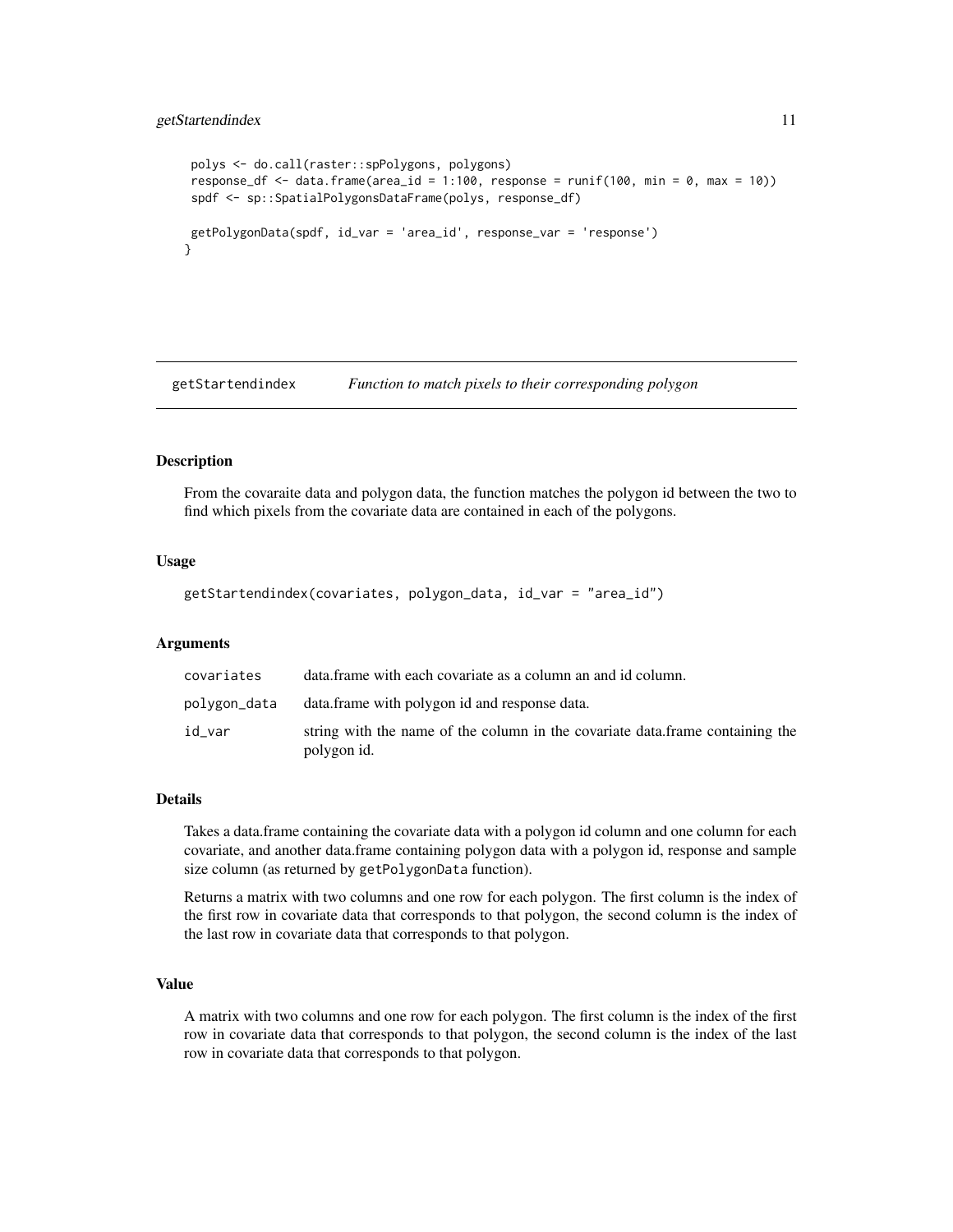# Examples

```
{
covs <- data.frame(area_id = c(1, 1, 1, 2, 2, 3, 3, 3, 3), response = c(3, 9, 5, 2, 3, 6, 7, 3, 5))
 response \le - data.frame(area_id = c(1, 2, 3), response = c(4, 7, 2), N = c(NA, NA, NA))
 getStartendindex(covs, response, 'area_id')
}
```
make\_model\_object *Create the TMB model object for the disaggregation model*

# Description

*make\_model\_object* function takes a *disag\_data* object created by [prepare\\_data](#page-20-1) and creates a TMB model object to be used in fitting.

# Usage

```
make_model_object(
 data,
 priors = NULL,
 family = "gaussian",
 link = "identity",
 field = TRUE,iid = TRUE,silent = TRUE
)
```
#### Arguments

| data   | disag_data object returned by prepare_data function that contains all the nec-<br>essary objects for the model fitting |
|--------|------------------------------------------------------------------------------------------------------------------------|
| priors | list of prior values                                                                                                   |
| family | likelihood function: <i>gaussian</i> , <i>binomial</i> or <i>poisson</i>                                               |
| link   | link function: <i>logit</i> , <i>log</i> or <i>identity</i>                                                            |
| field  | logical. Flag the spatial field on or off                                                                              |
| iid    | logical. Flag the iid effect on or off                                                                                 |
| silent | logical. Suppress verbose output.                                                                                      |
|        |                                                                                                                        |

<span id="page-11-0"></span>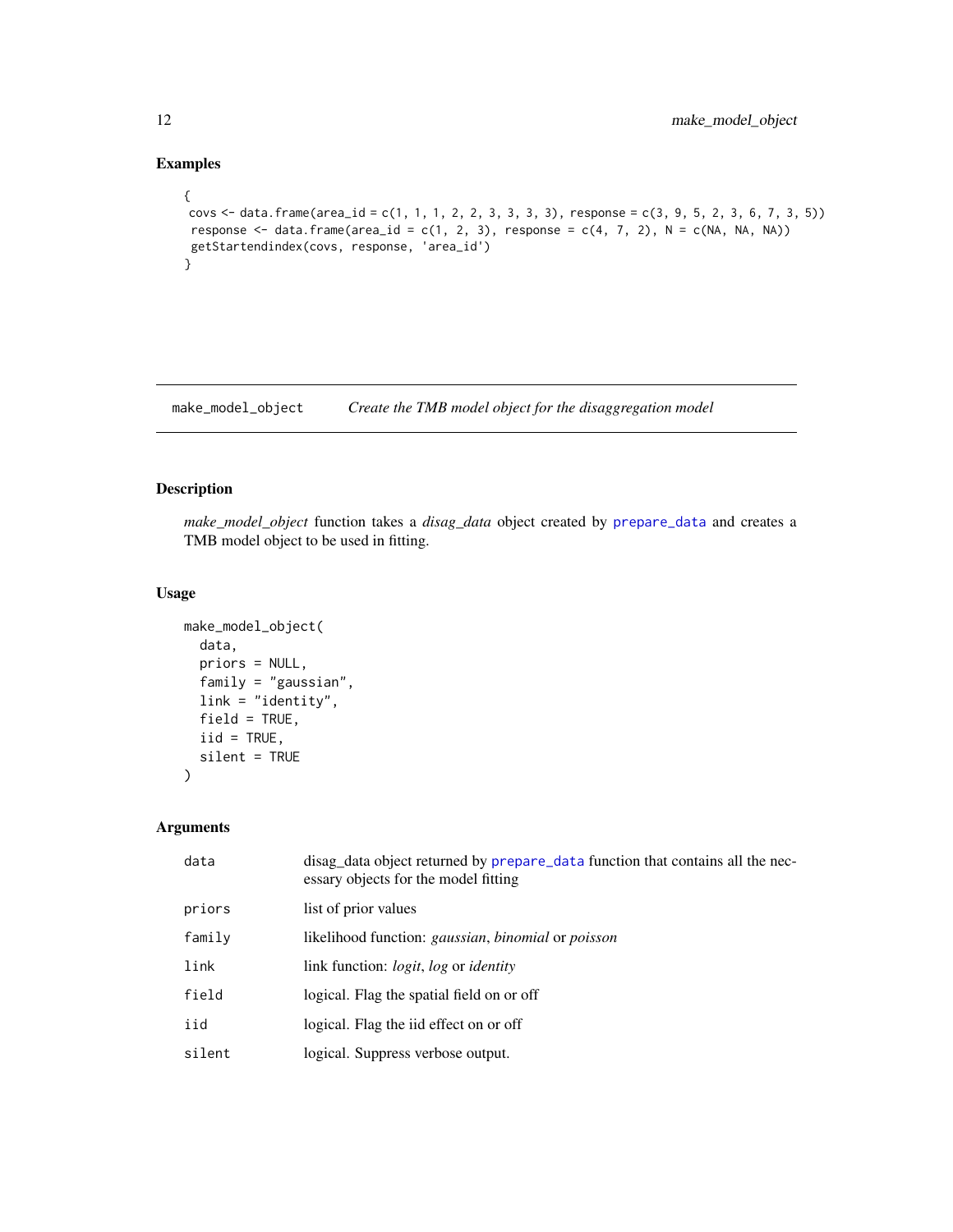#### <span id="page-12-0"></span>Details

#### The model definition

The disaggregation model make predictions at the pixel level:

$$
link(pred_i) = \beta_0 + \beta X + GP(s_i) + u_i
$$

And then aggregates these predictions to the polygon level using the weighted sum (via the aggregation raster,  $agg<sub>i</sub>$ ):

$$
cases_j = \sum_{i \in j} pred_i \times agg_i
$$

$$
rate_j = \frac{\sum_{i \in j} pred_i \times agg_i}{\sum_{i \in j} agg_i}
$$

The different likelihood correspond to slightly different models  $(y_j)$  is the repsonse count data):

• Gaussian: If  $\sigma$  is the dispersion of the pixel data,  $\sigma_j$  is the dispersion of the polygon data, where  $\sigma_j = \sigma \sqrt{\sum a g g_i^2}/\sum a g g_i$ 

$$
dnorm(y_j/\sum agg_i, rate_j, \sigma_j)
$$

- predicts incidence rate.

• Binomial: For a survey in polygon j,  $y_j$  is the number positive and  $N_j$  is the number tested.

$$
dbinom(y_j, N_j, rate_j)
$$

- predicts prevalence rate.

• Poisson:

$$
dpois(y_j, cases_j)
$$

- predicts incidence count.

Specify priors for the regression parameters, field and iid effect as a single list. Hyperpriors for the field are given as penalised complexity priors you specify  $\rho_{min}$  and  $\rho_{prob}$  for the range of the field where  $P(\rho < \rho_{min}) = \rho_{prob}$ , and  $\sigma_{min}$  and  $\sigma_{prob}$  for the variation of the field where  $P(\sigma > \sigma_{min}) = \sigma_{prob}$ . Also, specify pc priors for the iid effect

The *family* and *link* arguments are used to specify the likelihood and link function respectively. The likelihood function can be one of *gaussian*, *poisson* or *binomial*. The link function can be one of *logit*, *log* or *identity*. These are specified as strings.

The field and iid effect can be turned on or off via the *field* and *iid* logical flags. Both are default TRUE.

The *iterations* argument specifies the maximum number of iterations the model can run for to find an optimal point.

The *silent* argument can be used to publish/supress verbose output. Default TRUE.

#### Value

The TMB model object returned by [MakeADFun](#page-0-0).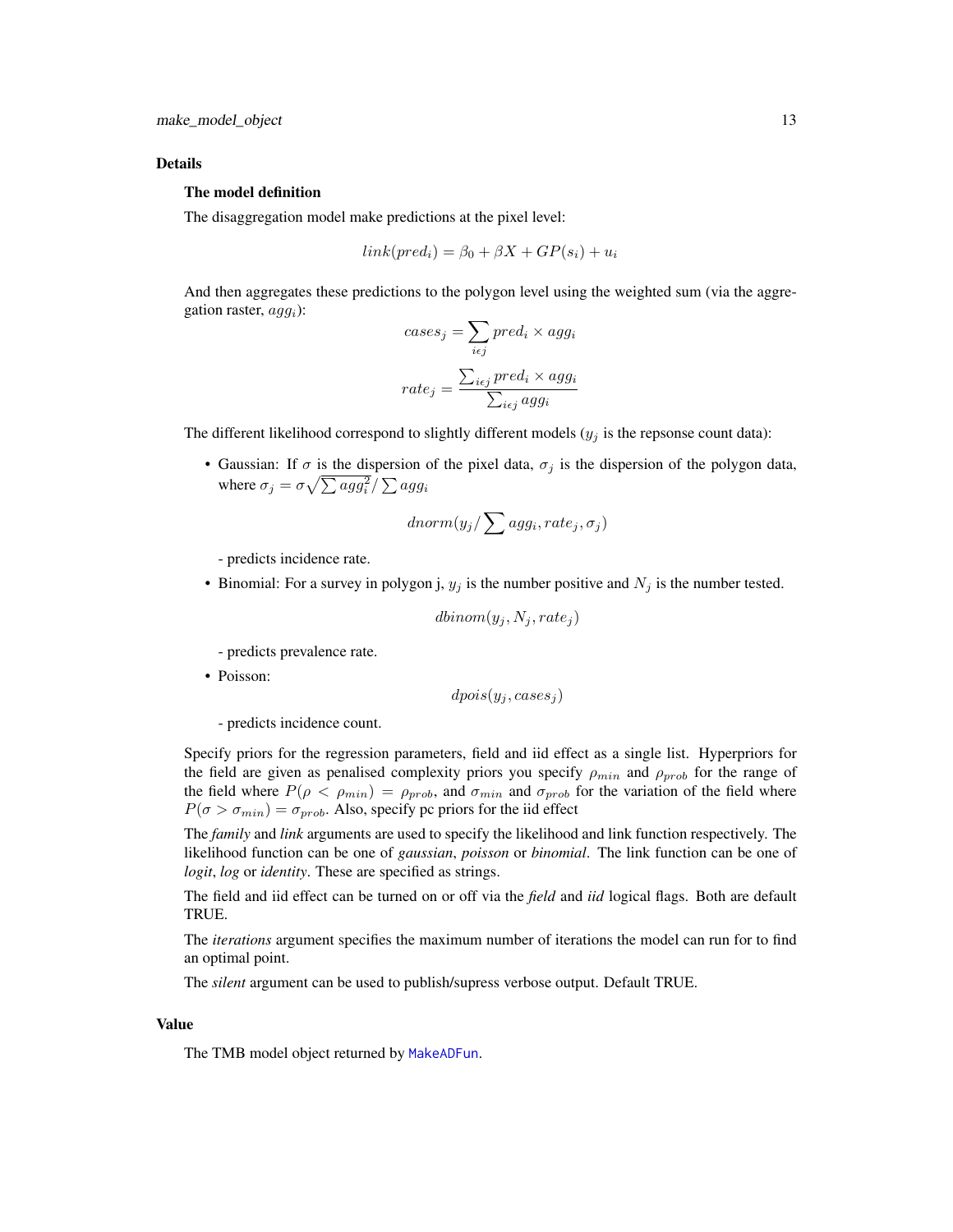#### Examples

```
## Not run:
polygons <- list()
for(i in 1:100) {
 row <- ceiling(i/10)
 col <- ifelse(i %% 10 != 0, i %% 10, 10)
 xmin = 2*(col - 1); xmax = 2*col; ymin = 2*(row - 1); ymax = 2*rowpolygons[[i]] <- rbind(c(xmin, ymax), c(xmax,ymax), c(xmax, ymin), c(xmin,ymin))
 }
 polys <- do.call(raster::spPolygons, polygons)
 response_df \leq data.frame(area_id = 1:100, response = runif(100, min = 0, max = 10))
 spdf <- sp::SpatialPolygonsDataFrame(polys, response_df)
r <- raster::raster(ncol=20, nrow=20)
r <- raster::setExtent(r, raster::extent(spdf))
r[] <- sapply(1:raster::ncell(r), function(x) rnorm(1, ifelse(x %% 20 != 0, x %% 20, 20), 3))
r2 <- raster::raster(ncol=20, nrow=20)
r2 <- raster::setExtent(r2, raster::extent(spdf))
r2[] \leq sapply(1:raster::ncell(r), function(x) rnorm(1, ceiling(x/10), 3))
cov_rasters <- raster::stack(r, r2)
cl <- parallel::makeCluster(2)
 doParallel::registerDoParallel(cl)
 test_data <- prepare_data(polygon_shapefile = spdf,
                           covariate_rasters = cov_rasters)
parallel::stopCluster(cl)
 foreach::registerDoSEQ()
 result <- make_model_object(test_data)
## End(Not run)
```
parallelExtract *Parallel extraction of raster stack by shape file.*

#### **Description**

Parallelisation is performed across rasters, not shapes. So this function is only useful if you are extracting data from many raster layers. As the overhead for parallel computation in windows is high it only makes sense to parallelise in this way.

#### Usage

```
parallelExtract(raster, shape, fun = mean, id = "OBJECTID", ...)
```
<span id="page-13-0"></span>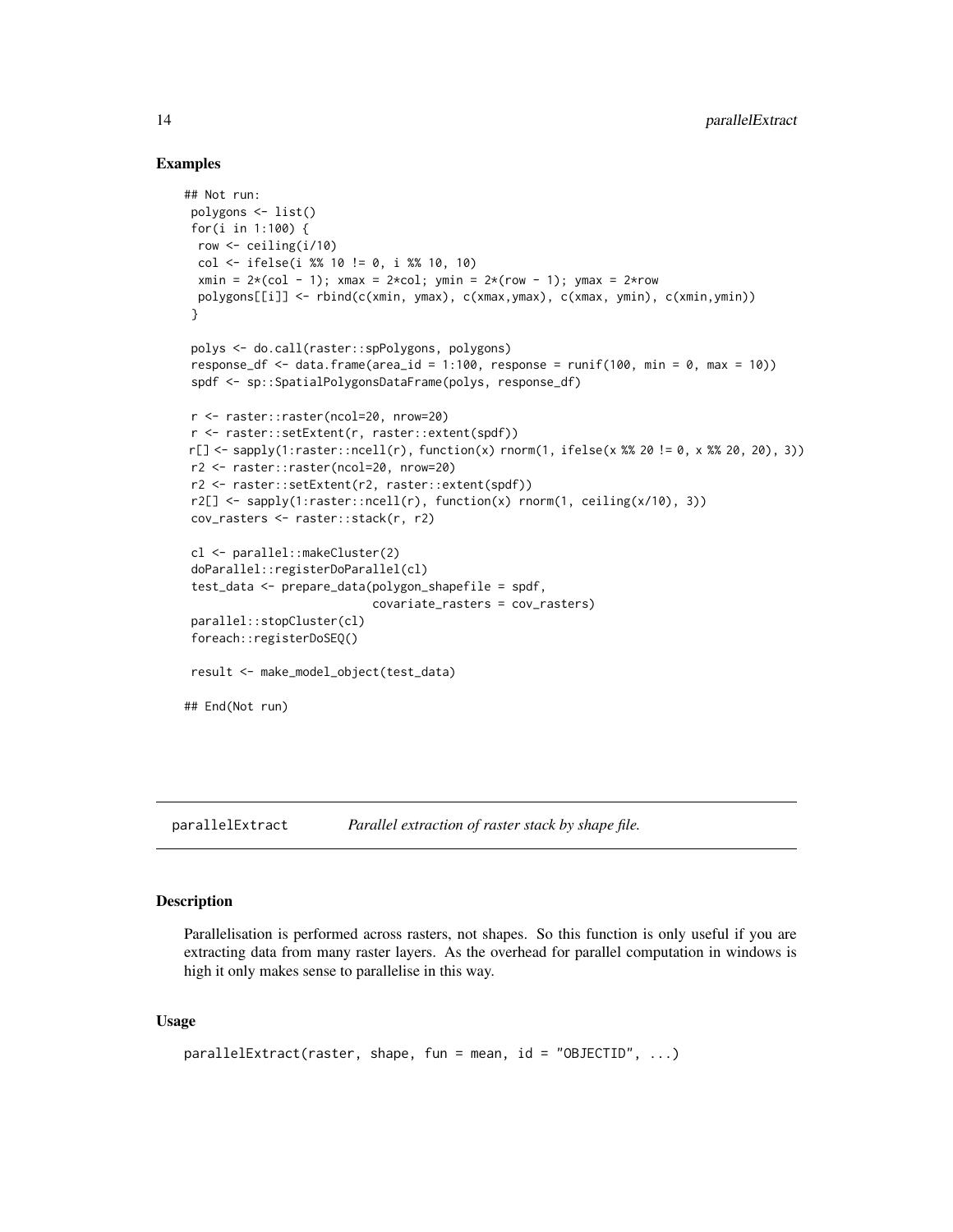# parallelExtract 15

#### **Arguments**

| raster | A RasterBrick or RasterStack object.                                                     |
|--------|------------------------------------------------------------------------------------------|
| shape  | A Spatial Polygons object.                                                               |
| fun    | The function used to aggregate the pixel data. If NULL, raw pixel data is re-<br>turned. |
| id     | Name of column in shape object to be used to bind an ID column to output.                |
| .      | Other arguments to raster::extract.                                                      |
|        |                                                                                          |

# Value

A data.frame with columns of polygon id, cell id (if fun = NULL) and a column for each raster in the stack

#### Examples

```
## Not run:
polygons <- list()
for(i in 1:100) {
  row <- ceiling(i/10)
  col <- ifelse(i %% 10 != 0, i %% 10, 10)
  xmin = 2*(col - 1); xmax = 2*col; ymin = 2*(row - 1); ymax = 2*rowpolygons[[i]] <- rbind(c(xmin, ymax), c(xmax,ymax), c(xmax, ymin), c(xmin,ymin))
}
polys <- do.call(raster::spPolygons, polygons)
response_df <- data.frame(area_id = 1:100, response = runif(100, min = 0, max = 10))
spdf <- sp::SpatialPolygonsDataFrame(polys, response_df)
r <- raster::raster(ncol=20, nrow=20)
r <- raster::setExtent(r, raster::extent(spdf))
r[] <- sapply(1:raster::ncell(r), function(x) rnorm(1, ifelse(x %% 20 != 0, x %% 20, 20), 3))
r2 <- raster::raster(ncol=20, nrow=20)
r2 <- raster::setExtent(r2, raster::extent(spdf))
r2[] \leq sapply(1:raster::ncell(r), function(x) rnorm(1, ceiling(x/10), 3))
cov_rasters <- raster::stack(r, r2)
cl <- parallel::makeCluster(2)
doParallel::registerDoParallel(cl)
result <- parallelExtract(cov_rasters, spdf, fun = NULL, id = 'area_id')
parallel::stopCluster(cl)
foreach::registerDoSEQ()
```
## End(Not run)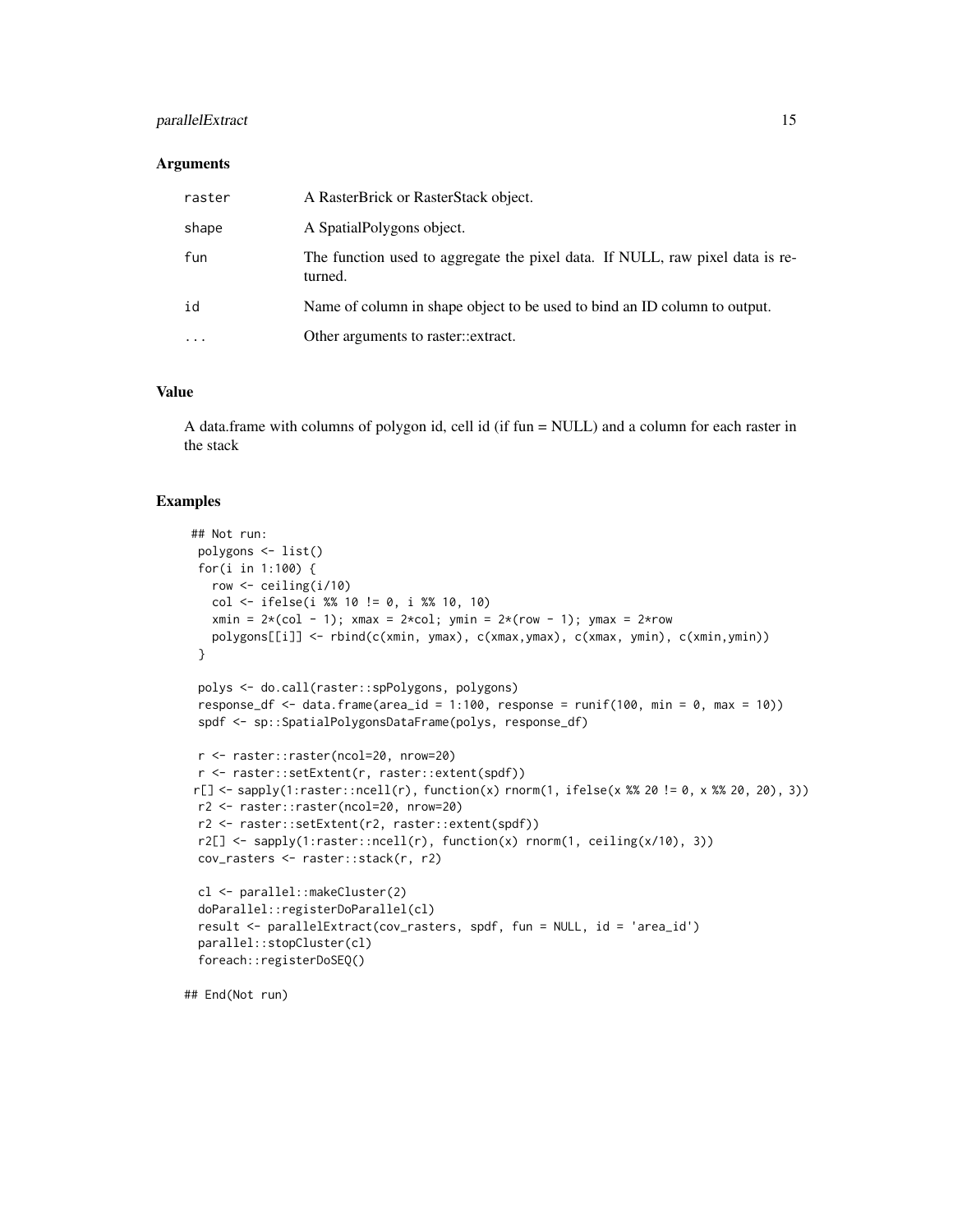<span id="page-15-0"></span>

# Description

Plotting function for class *disag\_data* (the input data for disaggragation).

#### Usage

```
## S3 method for class 'disag_data'
plot(x, which = c(1, 2, 3), ...)
```
#### Arguments

|         | Object of class <i>disag_data</i> to be plotted.                     |
|---------|----------------------------------------------------------------------|
| which   | If a subset of plots is requied, specify a subset of the numbers 1:3 |
| $\cdot$ | Further arguments to <i>plot</i> function.                           |

# Details

Produces three plots: polygon response data, covariate rasters and INLA mesh.

#### Value

A list of three plots: the polygon plot (ggplot), covariate plot (spplot) and INLA mesh plot (ggplot)

plot.disag\_model *Plot results of fitted model*

#### Description

Plotting function for class *disag\_model* (the result of the disaggragation fitting).

## Usage

```
## S3 method for class 'disag_model'
plot(x, \ldots)
```
#### Arguments

|          | Object of class <i>disag_model</i> to be plotted. |
|----------|---------------------------------------------------|
| $\cdots$ | Further arguments to <i>plot</i> function.        |

# Details

Produces two plots: results of the fixed effects and in-sample observed vs predicted plot.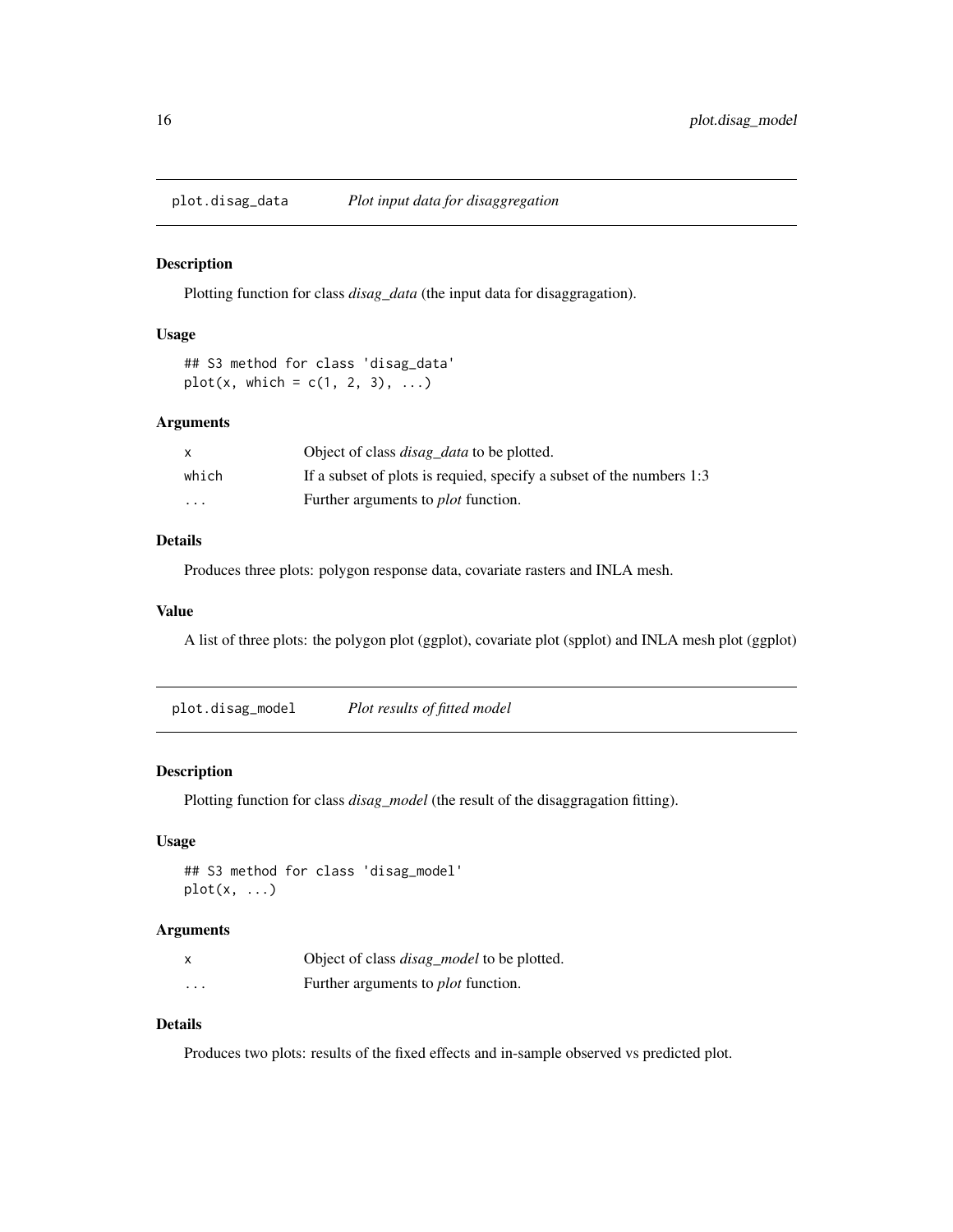#### <span id="page-16-0"></span>Value

A list of two ggplot plots: results of the fixed effects and an in-sample observed vs predicted plot

plot.disag\_prediction *Plot mean and uncertainty predictions from the disaggregation model results*

#### Description

Plotting function for class *disag\_prediction* (the mean and uncertainty predictions of the disaggragation fitting).

#### Usage

```
## S3 method for class 'disag_prediction'
plot(x, \ldots)
```
#### Arguments

|         | Object of class <i>disag_prediction</i> to be plotted. |
|---------|--------------------------------------------------------|
| $\cdot$ | Further arguments to <i>plot</i> function.             |

# Details

Produces raster plots of the mean prediction, and the lower and upper confidence intervals.

#### Value

A list of plots of rasters from the prediction: mean prediction, lower CI and upper CI.

predict.disag\_model *Predict mean and uncertainty from the disaggregation model result*

#### Description

*predict.disag\_model* function takes a *disag\_model* object created by *disaggregation::disag\_model* and predicts mean and uncertainty maps.

#### Usage

```
## S3 method for class 'disag_model'
predict(object, newdata = NULL, predict\_iid = FALSE, N = 100, CI = 0.95, ...)
```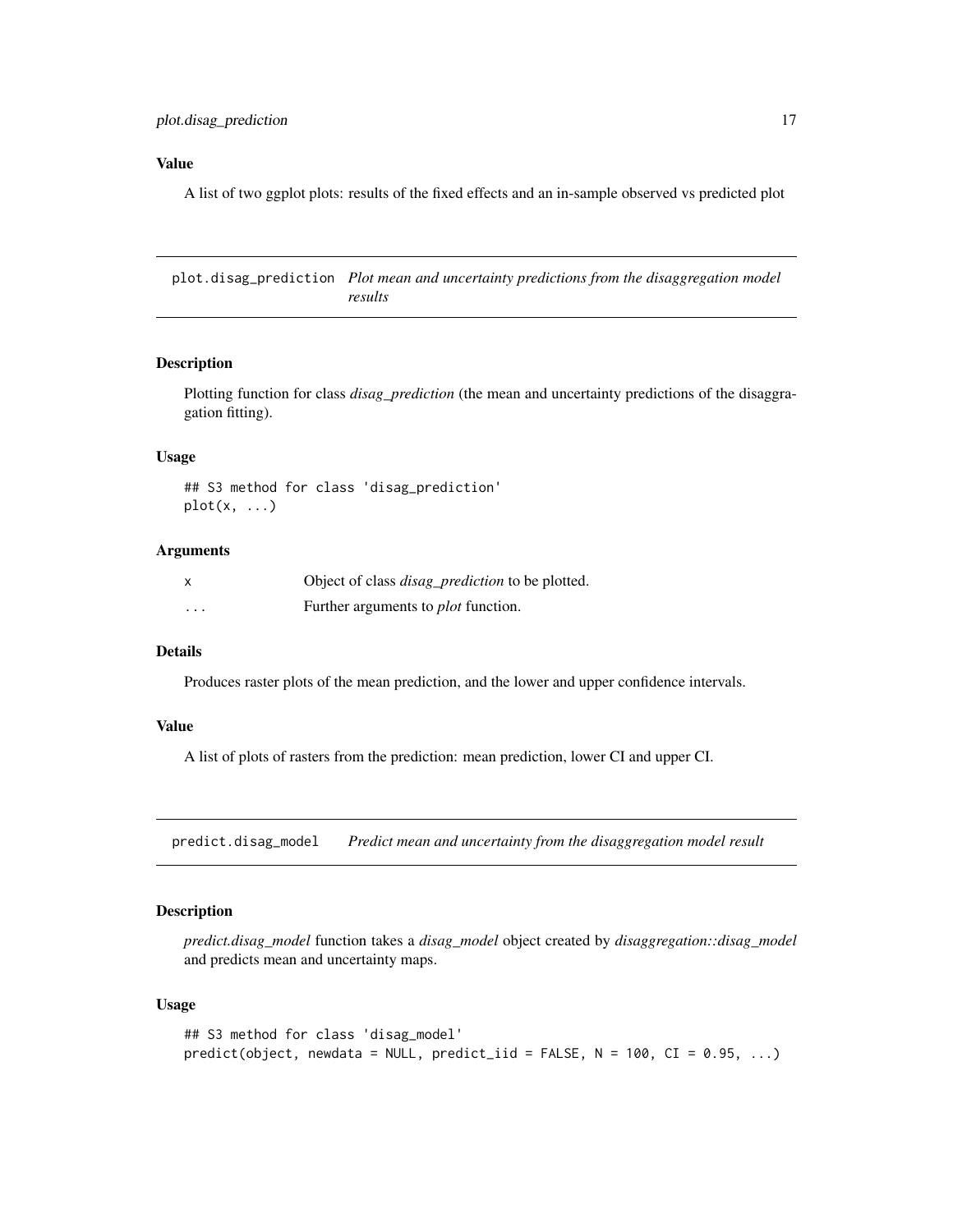#### **Arguments**

| object      | disag_model object returned by disag_model function.                                                                                          |
|-------------|-----------------------------------------------------------------------------------------------------------------------------------------------|
| newdata     | If NULL, predictions are made using the data in model_output. If this is a raster<br>stack or brick, predictions will be made over this data. |
| predict_iid | logical. If TRUE, any polygon iid effect from the model will be used in the<br>prediction. Default FALSE.                                     |
| Ν           | Number of realisations. Default: 100.                                                                                                         |
| СI          | Confidence interval to be calculated from the realisations. Default: 0.95.                                                                    |
| $\cdots$    | Further arguments passed to or from other methods.                                                                                            |

#### Details

To predict over a different spatial extent to that used in the model, a RasterStack covering the region to make predictions over is passed to the argument *newdata*. If this is not given predictions are made over the data used in the fit.

The *predict\_iid* logical flag should be set to TRUE if the results of the iid effect from the model are to be used in the prediction.

For the uncertainty calculations, the number of the realisations and the size of the confidence interval to be calculated are given by the arguments *N* and *CI* respectively.

#### Value

An object of class *disag\_prediction* which consists of a list of two objects:

mean\_prediction

List of:

- *prediction* Raster of mean predictions based.
- *field* Raster of the field component of the linear predictor.
- *iid* Raster of the iid component of the linear predictor.
- *covariates* Raster of the covariate component of the linear predictor.

uncertainty\_prediction:

#### List of:

- *realisations* RasterStack of realisations of predictions. Number of realisations defined by argument *N*.
- *predictions\_ci* RasterStack of the upper and lower credible intervals. Defined by argument *CI*.

# Examples

## Not run: predict(fit\_result)

## End(Not run)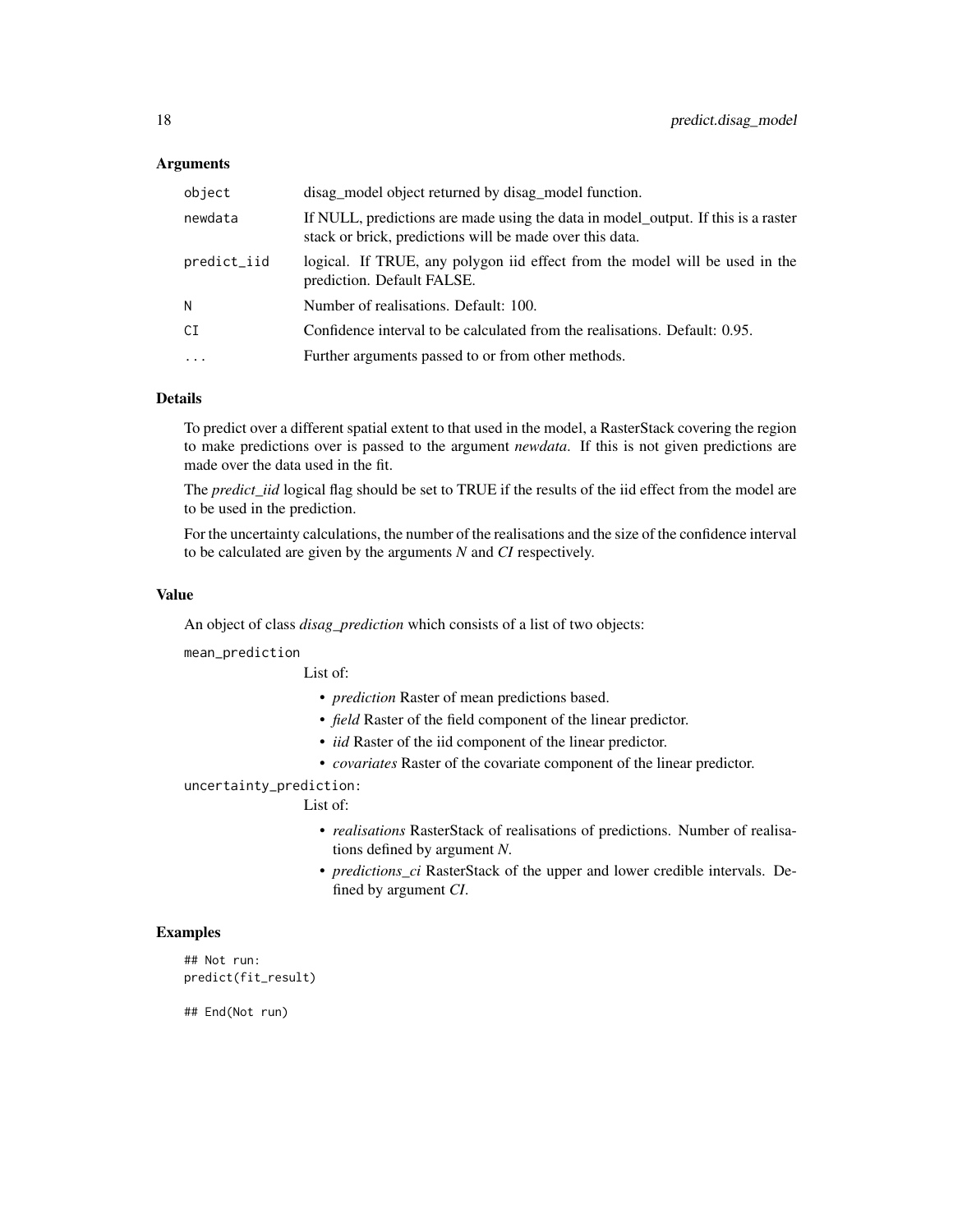<span id="page-18-0"></span>

## Description

*predict\_model* function takes a *disag\_model* object created by *disaggregation::disag\_model* and predicts mean maps.

#### Usage

```
predict_model(model_output, newdata = NULL, predict_iid = FALSE)
```
#### Arguments

| model_output | disag_model object returned by disag_model function                                                                                                         |
|--------------|-------------------------------------------------------------------------------------------------------------------------------------------------------------|
| newdata      | If NULL, predictions are made using the data in model_output. If this is a raster<br>stack or brick, predictions will be made over this data. Default NULL. |
| predict_iid  | If TRUE, any polygon iid effect from the model will be used in the prediction.<br>Default FALSE.                                                            |

#### Details

Function returns rasters of the mean predictions as well as the covariate and field contributions to the linear predictor.

To predict over a different spatial extent to that used in the model, a RasterStack covering the region to make predictions over is passed to the argument *newdata*. If this is not given predictions are made over the data used in the fit.

The *predict\_iid* logical flag should be set to TRUE if the results of the iid effect from the model are to be used in the prediction.

#### Value

The mean prediction, which is a list of:

- *prediction* Raster of mean predictions based.
- *field* Raster of the field component of the linear predictor.
- *iid* Raster of the iid component of the linear predictor.
- *covariates* Raster of the covariate component of the linear predictor.

#### Examples

```
## Not run:
predict_model(result)
```
## End(Not run)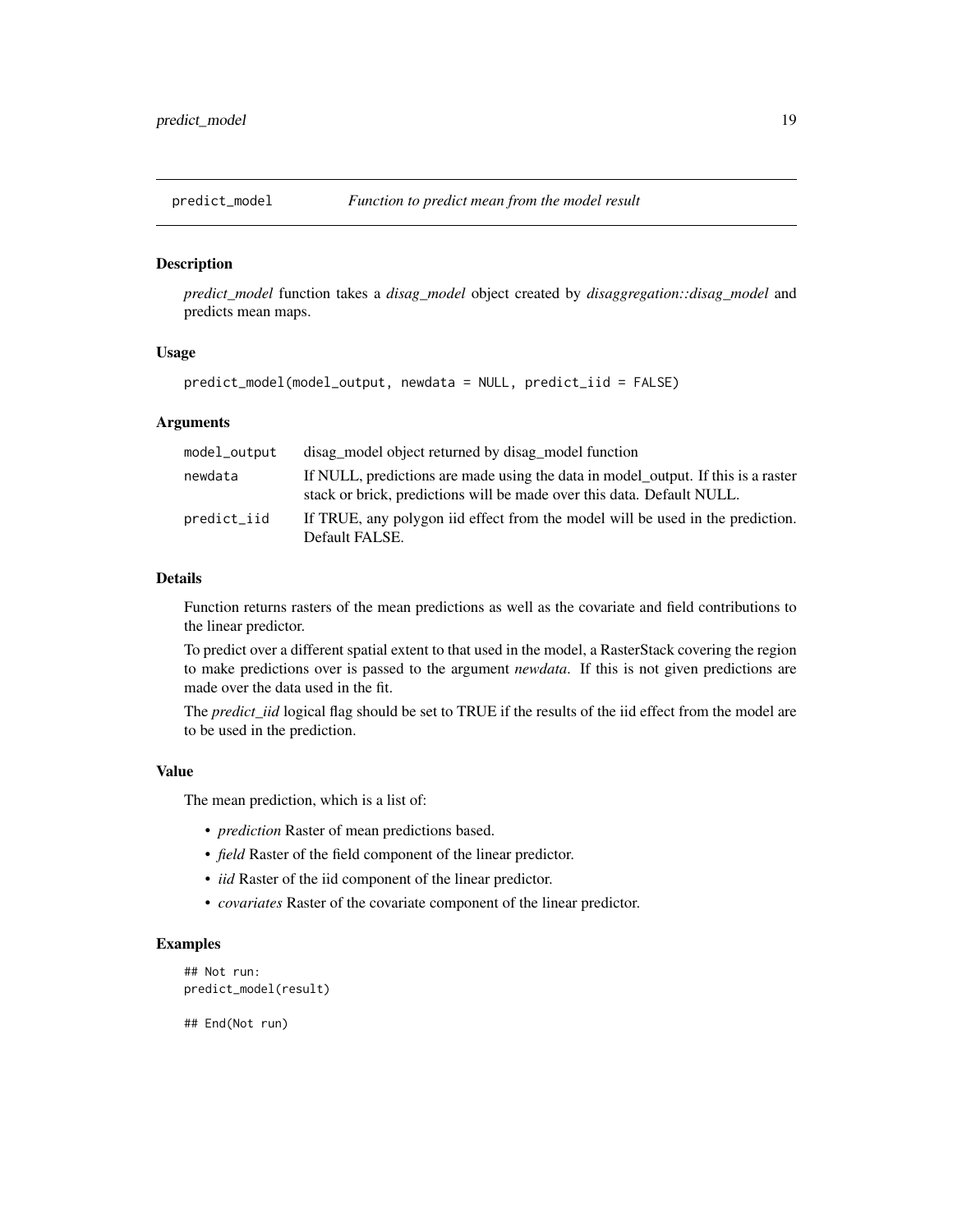<span id="page-19-0"></span>predict\_uncertainty *Function to predict uncertainty from the model result*

# Description

*predict\_uncertainty* function takes a *disag\_model* object created by *disaggregation::disag\_model* and predicts upper and lower credible interval maps.

#### Usage

```
predict_uncertainty(
 model_output,
 newdata = NULL,
 predict_iid = FALSE,
 N = 100.
 CI = 0.95)
```
#### Arguments

| model_output | disag_model object returned by disag_model function.                                                                                                        |
|--------------|-------------------------------------------------------------------------------------------------------------------------------------------------------------|
| newdata      | If NULL, predictions are made using the data in model_output. If this is a raster<br>stack or brick, predictions will be made over this data. Default NULL. |
| predict_iid  | If TRUE, any polygon iid effect from the model will be used in the prediction.<br>Default FALSE.                                                            |
| N            | number of realisations. Default: 100.                                                                                                                       |
| СI           | confidence interval. Default: 0.95.                                                                                                                         |

#### Details

Function returns a RasterStack of the realisations as well as the upper and lower credible interval rasters.

To predict over a different spatial extent to that used in the model, a RasterStack covering the region to make predictions over is passed to the argument *newdata*. If this is not given predictions are made over the data used in the fit.

The *predict\_iid* logical flag should be set to TRUE if the results of the iid effect from the model are to be used in the prediction.

The number of the realisations and the size of the confidence interval to be calculated. are given by the arguments *N* and *CI* respectively.

## Value

The uncertainty prediction, which is a list of:

- *realisations* RasterStack of realisations of predictions. Number of realisations defined by argument *N*.
- *predictions\_ci* RasterStack of the upper and lower credible intervals. Defined by argument *CI*.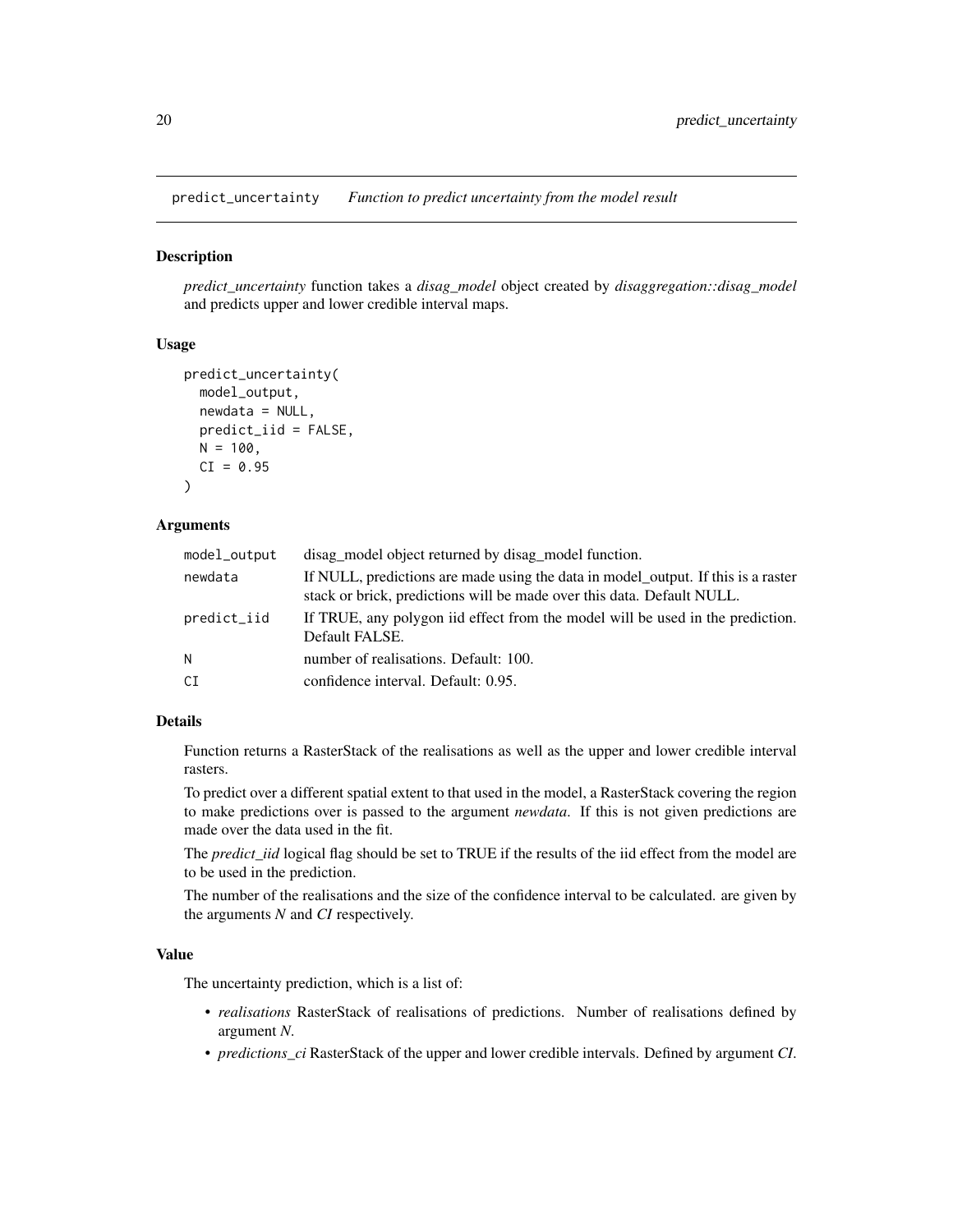# <span id="page-20-0"></span>prepare\_data 21

#### Examples

## Not run: predict\_uncertainty(result)

## End(Not run)

<span id="page-20-1"></span>prepare\_data *Prepare data for disaggregation modelling*

# **Description**

*prepare\_data* function is used to extract all the data required for fitting a disaggregation model. Designed to be used in the *disaggregation::fit\_model* function.

#### Usage

```
prepare_data(
 polygon_shapefile,
  covariate_rasters,
  aggregation_raster = NULL,
  id_{var} = "area_id",response_var = "response",
  sample_size_var = NULL,
  mesh.args = NULL,
 na.action = FALSE,
 makeMesh = TRUE,
  ncores = 2)
```
#### Arguments

```
polygon_shapefile
                  SpatialPolygonDataFrame containing at least two columns: one with the id for
                  the polygons (id_var) and one with the response count data (response_var); for
                  binomial data, i.e survey data, it can also contain a sample size column (sam-
                  ple_size_var).
covariate_rasters
                  RasterStack of covariate rasters to be used in the model.
aggregation_raster
                  Raster to aggregate pixel level predictions to polygon level e.g. population to
                  aggregate prevalence. If this is not supplied a uniform raster will be used.
id_var Name of column in SpatialPolygonDataFrame object with the polygon id.
response_var Name of column in SpatialPolygonDataFrame object with the response data.
sample_size_var
                  For survey data, name of column in SpatialPolygonDataFrame object (if it ex-
                  ists) with the sample size data.
```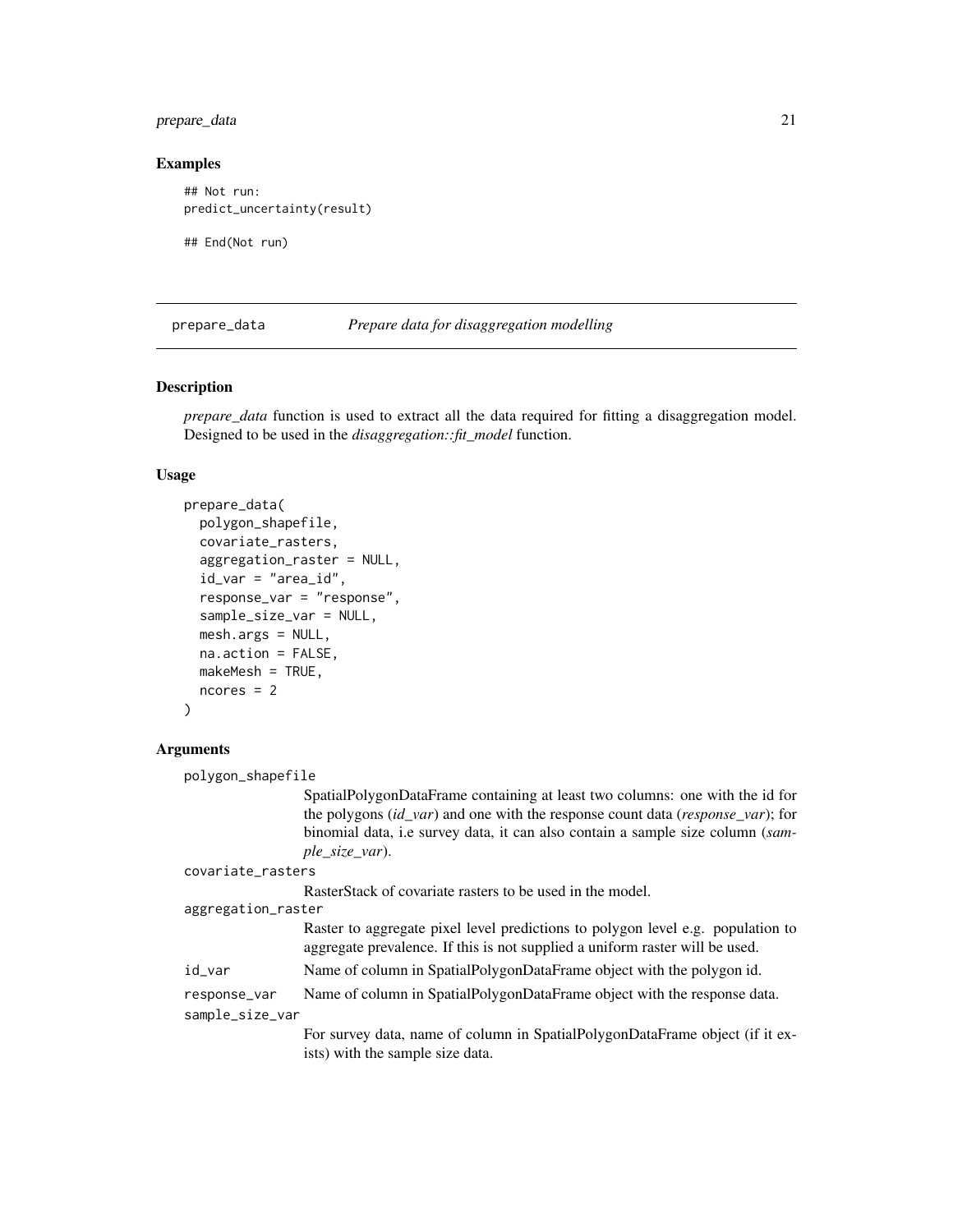| mesh.args | list of parameters that control the mesh structure with the same names as used<br>by INLA.                                                                                                                                          |
|-----------|-------------------------------------------------------------------------------------------------------------------------------------------------------------------------------------------------------------------------------------|
| na.action | logical. If TRUE, NAs in response will be removed, covariate NAs will be given<br>the median value, aggregation NAs will be set to zero. Default FALSE (NAs in<br>response or covariate data within the polygons will give errors). |
| makeMesh  | logical. If TRUE, build INLA mesh, takes some time. Default TRUE.                                                                                                                                                                   |
| ncores    | Number of cores used to perform covariate extraction.                                                                                                                                                                               |

## Details

Takes a SpatialPolygonDataFrame with the response data and a RasterStack of covariates.

Extract the values of the covariates (as well as the aggregation raster, if given) at each pixel within the polygons (*parallelExtract* function). This is done in parallel and *n.cores* argument is used to set the number of cores to use for covariate extraction. This can be the number of covariates used in the model.

The aggregation raster defines how the pixels within each polygon are aggregated. The disaggregation model performs a weighted sum of the pixel prediction, weighted by the pixel values in the aggregation raster. For disease incidence rate you use the population raster to aggregate pixel incidence rate by summing the number of cases (rate weighted by population). If no aggregation raster is provided a uniform distribution is assumed, i.e. the pixel predictions are aggregated to polygon level by summing the pixel values.

Makes a matrix that contains the start and end pixel index for each polygon. Builds an INLA mesh to use for the spatial field (*getStartendindex* function).

The *mesh.args* argument allows you to supply a list of INLA mesh parameters to control the mesh used for the spatial field (*build\_mesh* function).

The *na.action* flag is automatically off. If there are any NAs in the response or covariate data within the polygons the *prepare\_data* method will error. Ideally the NAs in the data would be dealt with beforehand, however, setting na.action = TRUE will automatically deal with NAs. It removes any polygons that have NAs as a response, sets any aggregation pixels with NA to zero and sets covariate NAs pixels to the median value for the that covariate.

#### Value

A list is returned of class disag\_data. The functions *summary*, *print* and *plot* can be used on disag\_data. The list of class disag\_data contains:

| polygon_shapefile |  |
|-------------------|--|
|-------------------|--|

The SpatialPolygonDataFrame used as an input.

| covariate_rasters |                                                                                                                                                  |
|-------------------|--------------------------------------------------------------------------------------------------------------------------------------------------|
|                   | The RasterStack used as an input.                                                                                                                |
| polygon_data      | A data frame with columns of <i>area id, response</i> and N (sample size: all NAs<br>unless using binomial data). Each row represents a polygon. |
| covariate_data    |                                                                                                                                                  |
|                   | A data frame with columns of <i>grea id cell id</i> and one for each covariate in                                                                |

A data frame with columns of *area\_id*, *cell\_id* and one for each covariate in *covariate\_rasters*. Each row represents a pixel in a polygon.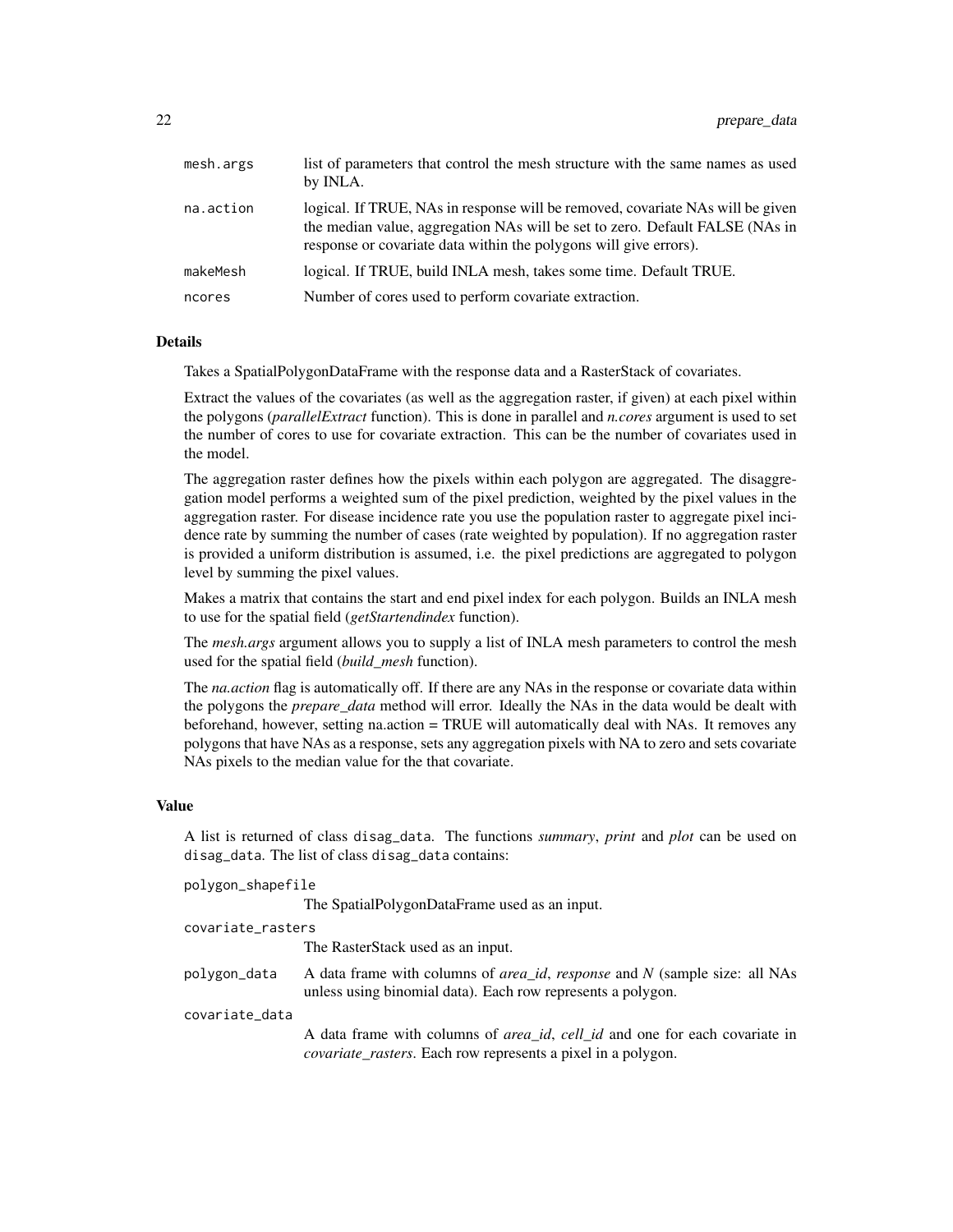<span id="page-22-0"></span>

| aggregation_pixels  |                                                                                                                              |  |
|---------------------|------------------------------------------------------------------------------------------------------------------------------|--|
|                     | An array with the value of the aggregation raster for each pixel in the same order<br>as the rows of <i>covariate data</i> . |  |
| coordsForFit        | A matrix with two columns of x, y coordinates of pixels within the polygons.<br>Used to make the spatial field.              |  |
| coordsForPrediction |                                                                                                                              |  |
|                     | A matrix with two columns of x, y coordinates of pixels in the whole Raster.<br>Used to make predictions.                    |  |
| startendindex       | A matrix with two columns containing the start and end index of the pixels<br>within each polygon.                           |  |
| mesh                | A INLA mesh to be used for the spatial field of the disaggregation model.                                                    |  |

#### Examples

```
polygons <- list()
for(i in 1:100) {
 row <- ceiling(i/10)
 col <- ifelse(i %% 10 != 0, i %% 10, 10)
 xmin = 2*(col - 1); xmax = 2*col; ymin = 2*(row - 1); ymax = 2*rowpolygons[[i]] <- rbind(c(xmin, ymax), c(xmax,ymax), c(xmax, ymin), c(xmin,ymin))
}
polys <- do.call(raster::spPolygons, polygons)
response_df <- data.frame(area_id = 1:100, response = runif(100, min = 0, max = 10))
spdf <- sp::SpatialPolygonsDataFrame(polys, response_df)
r <- raster::raster(ncol=20, nrow=20)
r <- raster::setExtent(r, raster::extent(spdf))
r[] <- sapply(1:raster::ncell(r), function(x) rnorm(1, ifelse(x %% 20 != 0, x %% 20, 20), 3))
r2 <- raster::raster(ncol=20, nrow=20)
r2 <- raster::setExtent(r2, raster::extent(spdf))
r2[] \leq sapply(1:raster::ncell(r), function(x) rnorm(1, ceiling(x/10), 3))
cov_rasters <- raster::stack(r, r2)
test_data <- prepare_data(polygon_shapefile = spdf,
                          covariate_rasters = cov_rasters)
```
print.disag\_data *Print function for disaggregation input data*

#### Description

Function that prints the input data from the disaggregation model.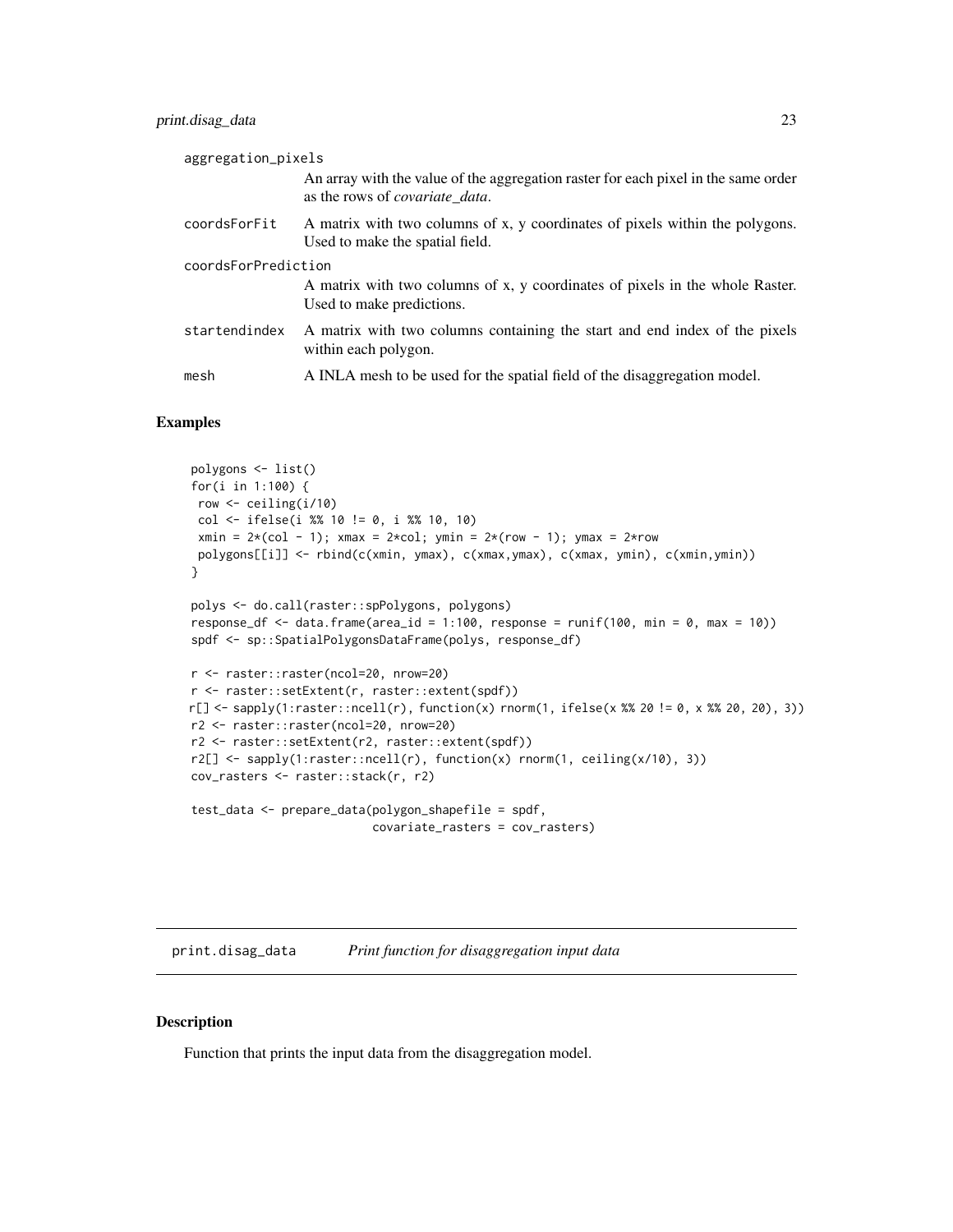# Usage

```
## S3 method for class 'disag_data'
print(x, \ldots)
```
#### Arguments

| x        | Object returned from prepare_data.          |
|----------|---------------------------------------------|
| $\cdots$ | Further arguments to <i>print</i> function. |

# Details

Prints the number of polyons and pixels, the number of pixels in the largest and smallest polygons and summaries of the covariates.

print.disag\_model *Print function for disaggregation fit result.*

#### Description

Function that prints the result of the fit from the disaggregation model.

#### Usage

```
## S3 method for class 'disag_model'
print(x, \ldots)
```
#### Arguments

| x        | Object returned from disag_model.           |
|----------|---------------------------------------------|
| $\cdots$ | Further arguments to <i>print</i> function. |

# Details

Prints the negative log likelihood, model parameters and calculates metrics from in-sample performance.

<span id="page-23-0"></span>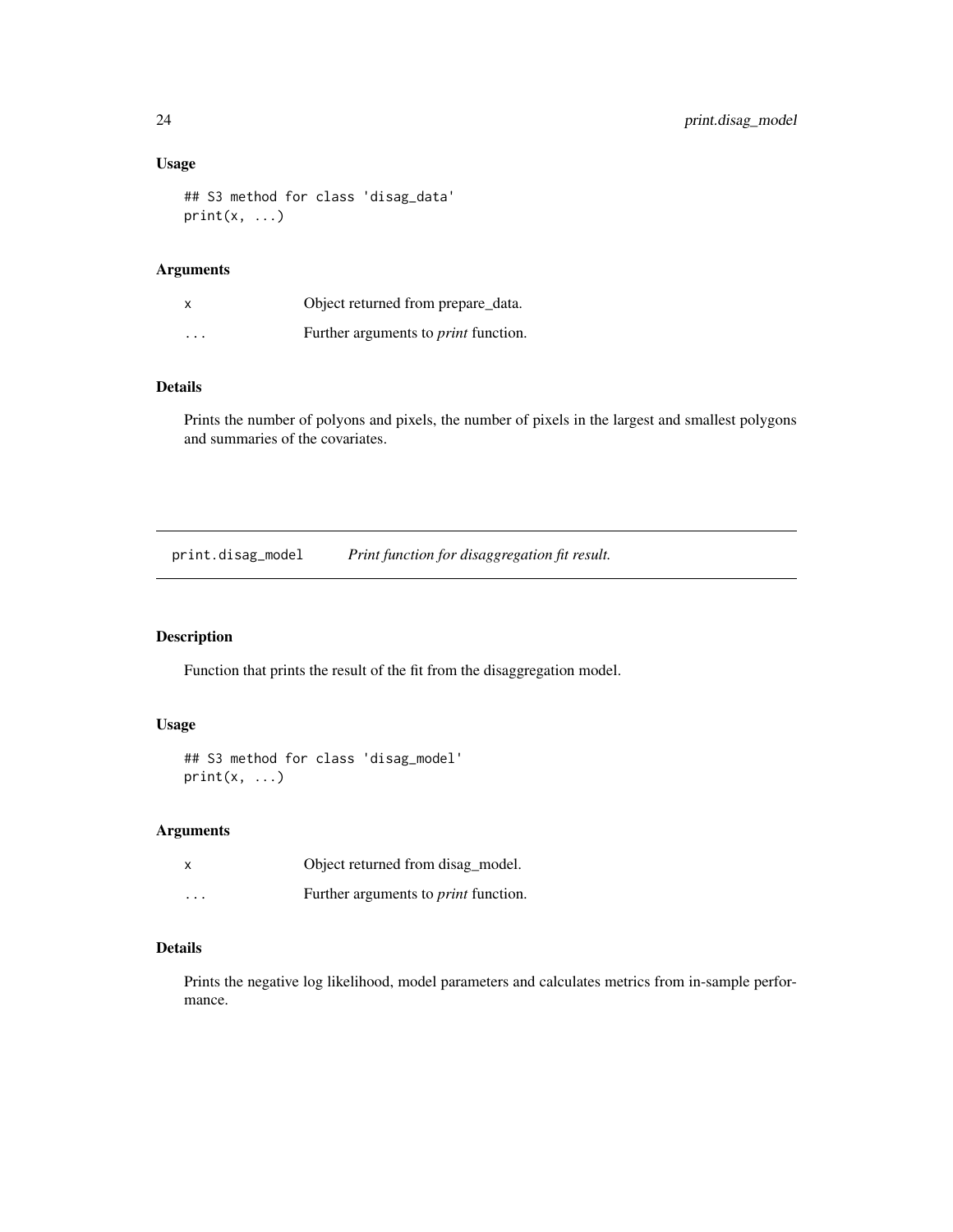<span id="page-24-0"></span>print.disag\_prediction

# Description

Function that prints the prediction from the disaggregation model.

# Usage

```
## S3 method for class 'disag_prediction'
print(x, \ldots)
```
#### Arguments

| $\boldsymbol{\mathsf{x}}$ | Object returned from predict.disag_model.   |
|---------------------------|---------------------------------------------|
| .                         | Further arguments to <i>print</i> function. |

# Details

Prints the number of polyons and pixels, the number of pixels in the largest and smallest polygons and summaries of the covariates.

summary.disag\_data *Summary function for disaggregation input data*

#### Description

Function that summarizes the input data from the disaggregation model.

#### Usage

```
## S3 method for class 'disag_data'
summary(object, ...)
```
#### Arguments

| object  | Object returned from prepare_data.            |
|---------|-----------------------------------------------|
| $\cdot$ | Further arguments to <i>summary</i> function. |

# Details

Prints the number of polyons and pixels, the number of pixels in the largest and smallest polygons and summaries of the covariates.

#### Value

A list of the number of polyons, the number of covariates and summaries of the covariates.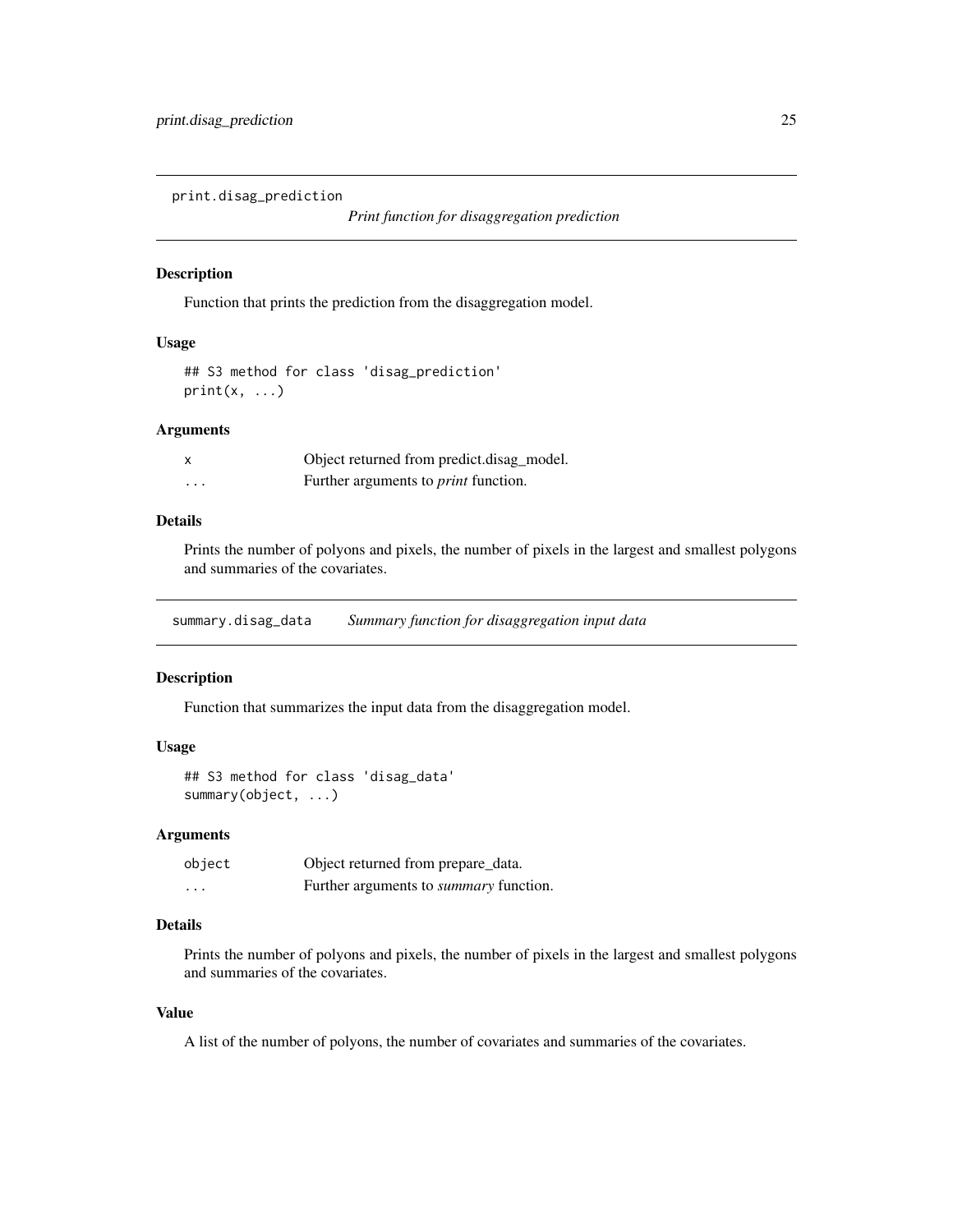<span id="page-25-0"></span>summary.disag\_model *Summary function for disaggregation fit result*

# Description

Function that summarises the result of the fit from the disaggregation model.

# Usage

## S3 method for class 'disag\_model' summary(object, ...)

#### Arguments

| object   | Object returned from disag_model.             |
|----------|-----------------------------------------------|
| $\cdots$ | Further arguments to <i>summary</i> function. |

# Details

Prints the negative log likelihood, model parameters and calculates metrics from in-sample performance.

#### Value

A list of the model parameters, negative log likelihood and metrics from in-sample performance.

summary.disag\_prediction *Summary function for disaggregation prediction*

Description

Function that summarizes the prediction from the disaggregation model.

#### Usage

```
## S3 method for class 'disag_prediction'
summary(object, ...)
```
#### Arguments

| object   | Object returned from predict.disag_model      |
|----------|-----------------------------------------------|
| $\cdots$ | Further arguments to <i>summary</i> function. |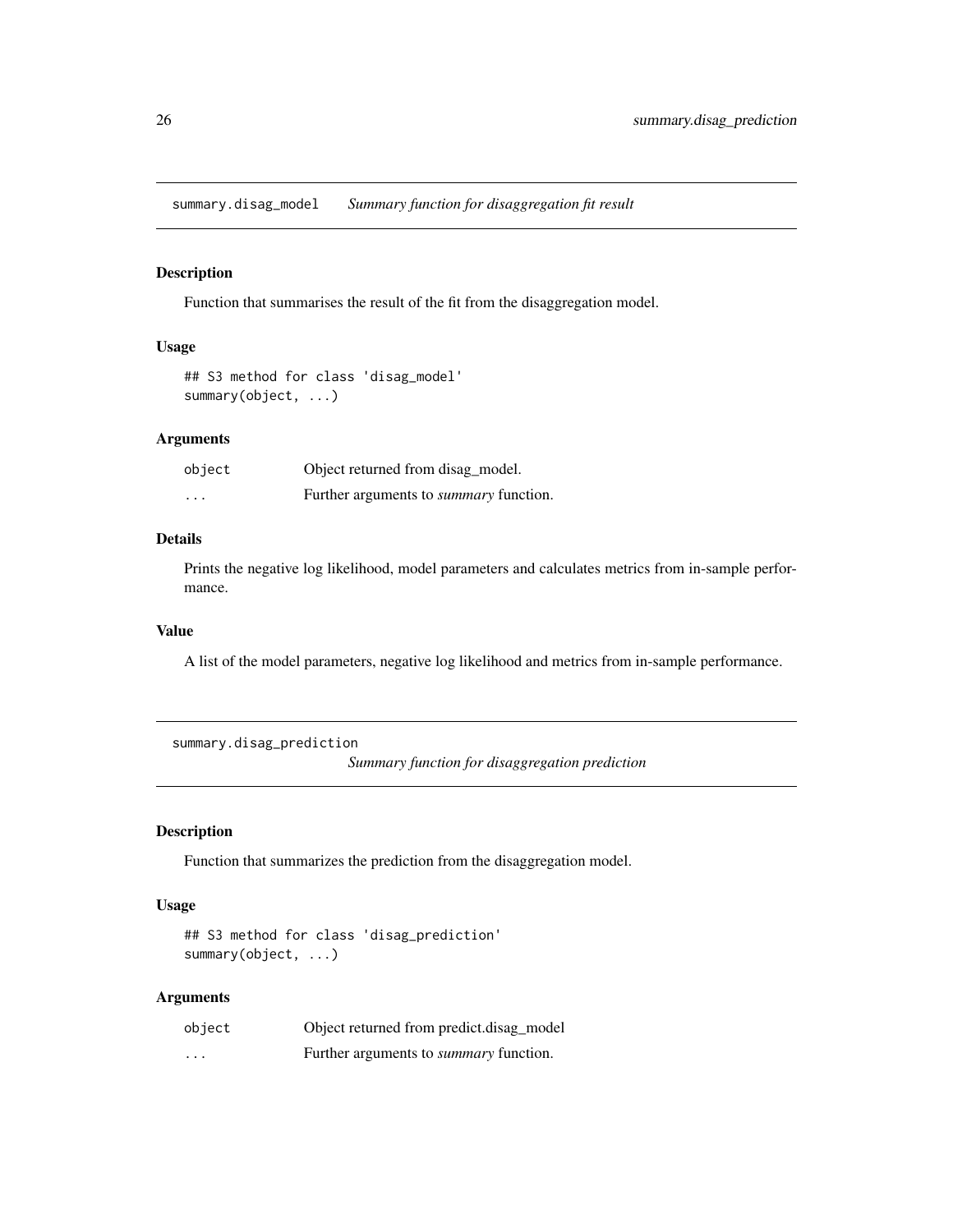# Details

Prints the number of polyons and pixels, the number of pixels in the largest and smallest polygons and summaries of the covariates.

# Value

A list of the number of polyons, the number of covariates and summaries of the covariates.